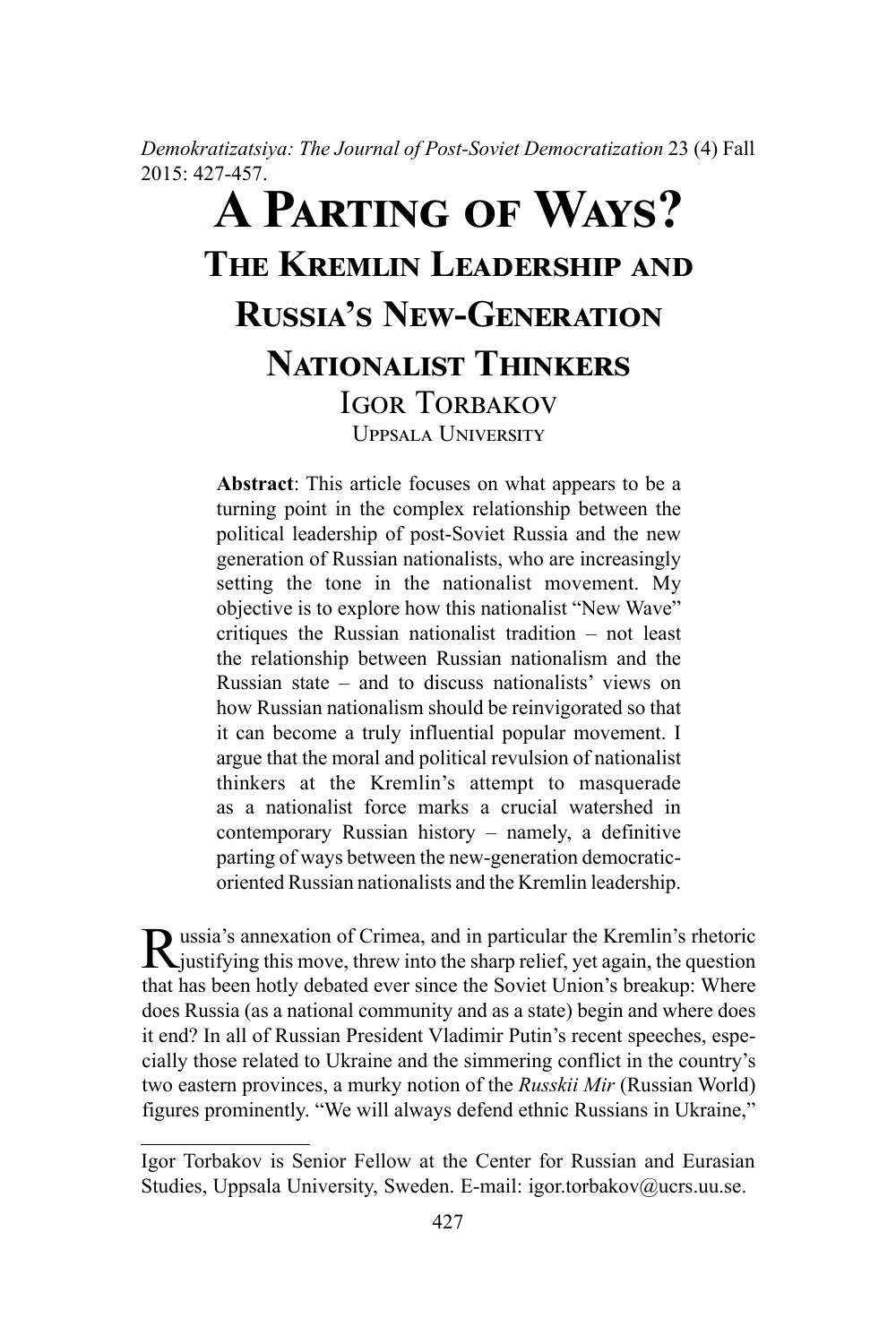said Putin, adding that Moscow's protection will be extended also to "that part of the Ukrainian people who feel they are linked by unbreakable ties to Russia – not only by ethnic but also cultural and linguistic ties; who regard themselves as part of a broader Russian World." Russia is highly concerned, in Putin's ambiguous formulation, about the wellbeing and security of all those people – "not necessarily ethnic Russians, but those who regard themselves as Russian" and who constitute the "so called broader Russian World."<sup>1</sup> But what are the concrete political contours of the *Russkii Mir* project? How does it relate to the formulation of Russian nationhood enshrined in the Russian Federation's Constitution? Has the Kremlin launched a kind of Russian *irredenta* – a gathering of the Russian (ethnic) lands? Or is Putin pursuing what essentially is an empire-building policy? Is Vladimir Putin a bona fide Russian nationalist and what kind of nationalist is he – a champion of Eurasianism or a builder of a national *Russkii* state? And finally, what do nationalist ideologues (largely belonging to the national-democratic wing of Russia's fractured nationalist movement) make of the Kremlin's tackling of the "national question"?

This article intends to explore these questions, focusing specifically on what appears to be a turning point in the complex relationship between the political leadership of post-Soviet Russia and Russian nationalism.<sup>2</sup> Indeed, Vladimir Putin once famously said that both he and his protégé Dmitry Medvedev are staunch "[Russian] nationalists, in the good sense of the word."3 Yet this statement as well as Putin's programmatic disquisition on the "national question" were met with incredulity (if not outright scorn) on the part of the new generation of Russian nationalists, who are increasingly setting the tone – at least intellectually – in the nationalist movement. This nationalist cohort is a loosely organized group (a network community) of intellectuals (mostly trained in the humanities disciplines) that is formed around several nationalist-minded publications – the "thick journals," such as *Moskva* (particularly in 2009-2010 when the historian Sergei Sergeev was its chief editor) and *Voprosy natsionalizma*,

<sup>1</sup> Vladimir Putin, "Vystuplenie na soveshchanii poslov i postoiannykh predstaviletei Rossii," July 1, 2014, http://kremlin.ru/transcripts/46131.

<sup>2</sup> For a good analysis of recent trends within the Russian nationalist movement, see Emil' Pain, "Ksenofobiia i natsionalizm v epokhu rossiiskogo bezvremen'ia," *Pro et Contra* 18, no. 1-2 (2014): 34-53; Emil' Pain and Sergei Prostakov, "Mnogolikii russkii natsionalizm: Ideino-politicheskie raznovidnosti (2010-2014)," *Polis*, no. 4 (2014): 96-113.

<sup>3</sup> See Denis Dyomkin, "Putin Warns West: Medvedev Is No Softer," *Reuters*, March 8, 2008, http://www.reuters.com/article/2008/03/08/us-russia-germany-idUSL0854488120080308; Lionel Barber, Neil Buckley, and Catherine Belton, "Interview transcript: Dmitry Medvedev," *Financial Times*, March 24, 2008, http://www.ft.com/intl/cms/s/0/f40629a8-f9ba-11dc-9b7c-000077b07658.html#axzz3g49KmwoO. Putin even asserted that he is "Russia's top nationalist." See "Zasedanie mezhdunarodnogo diskussionnogo kluba 'Valdai,'" October 24, 2014, http://kremlin.ru/news/46860.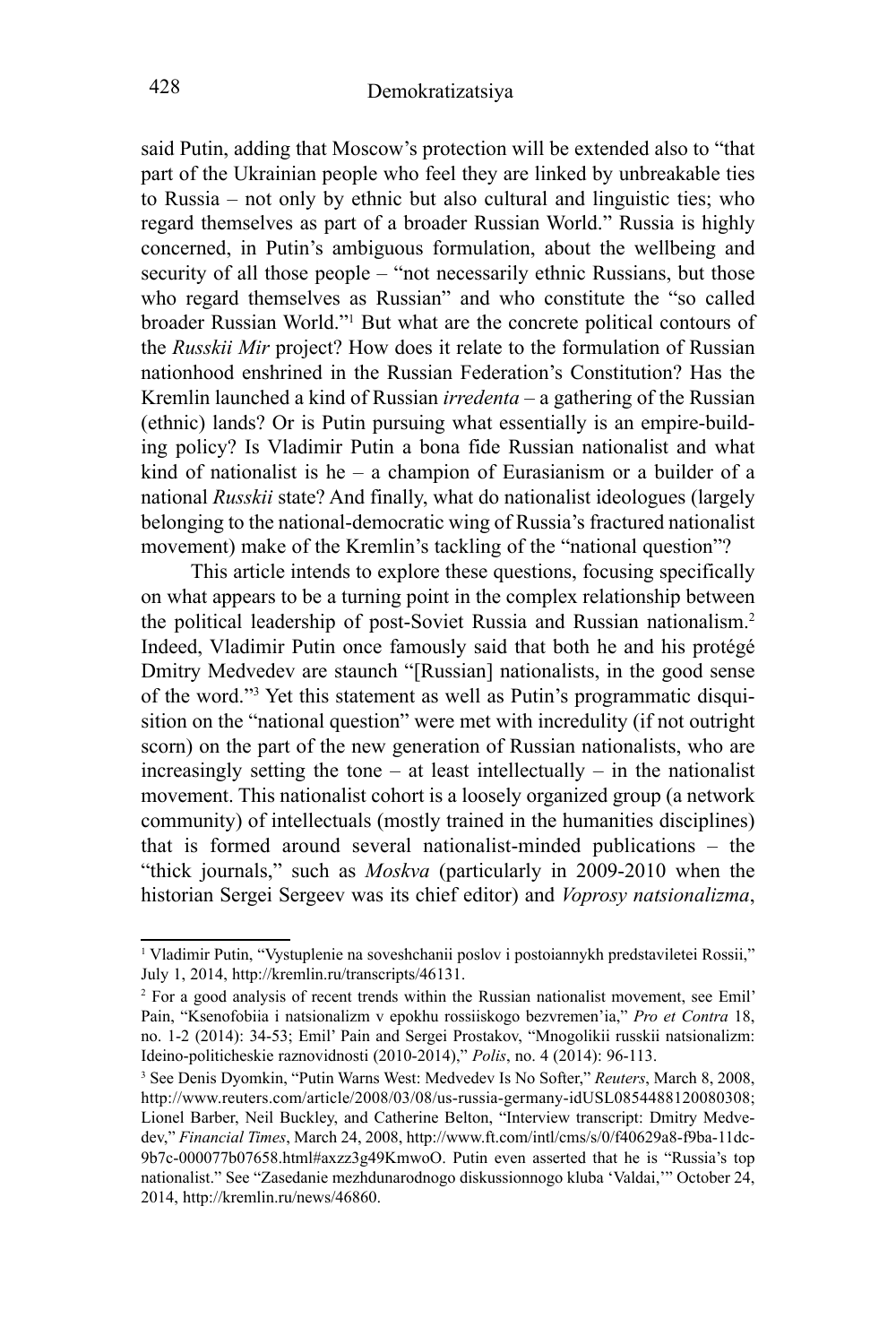as well as a number of websites such as www.apn.ru and www.rusplatforma.org.<sup>4</sup> This group comprises such nationalist ideologues and writers as Oleg Kil'dyushov, Konstantin Krylov, Aleksandr Khramov, Oleg Nemensky, Mikhail Remizov, Aleksandr Samovarov, Pavel Svyatenkov, Sergei Sergeev, and Valery Solovei. The late philosopher and geopolitician Vadim Tsymbursky was sympathetic to this group and published his studies in their media outlets. The article's objective is to explore how this nationalist "New Wave" critiques the Russian nationalist tradition – not least the relationship between Russian nationalism and the Russian state – and to discuss nationalists' views on how Russian nationalism should be reinvigorated so that it can become a truly influential popular movement. I argue that the moral and political revulsion of nationalist thinkers at the Kremlin's attempt to masquerade as a nationalist force marks a crucial watershed in contemporary Russian history – namely, a definitive parting of ways between the new-generation democratic-oriented Russian nationalists and the Kremlin leadership. This development has several important implications for Russia as well as for Russia's neighbors in Eurasia. It may improve the chances that Russia can find a balancing point between liberal political ideals and nationalism, thus encouraging the development of a genuinely inclusive and democratic nation-state. It just as easily may stimulate attempts to change Russia's current state borders (the land grab in Crimea is of course one such glaring example) – something that could have unpredictable repercussions.

## **Debating Russian Nationalism**

*How to be Russian?* This seemingly quaint question was posed by Andrzej de Lazari, a renowned Polish scholar and one of the best specialists in Russian intellectual history, who used it also as a title of his recent article. But the question is not that quaint after all.<sup>5</sup> De Lazari tells the following story. In 2002, he organized in Moscow a conference on mutual (mis) perceptions of the Poles and the Russians under the title "The Polish and the Russian (*Russkaya*) Souls: From Adam Mickiewicz and Alexander Pushkin to Czeslaw Milosz and Alexander Solzhenitsyn." On the eve of the conference's opening day, he received a call from the Polish Embassy.

<sup>4</sup> The analysis of the activities of two leading *political* organizations of Russian nationalists with "national-democratic" leanings – the National-Democratic Alliance and the National-Democratic Party – as well as of their intellectual production (posted on the websites www. nazdem.info and www.rosndp.org respectively) is beyond the scope of this paper.

<sup>&</sup>lt;sup>5</sup> It appears that some Russian analysts are no less perplexed by this question than the Polish professor. "It is not at all clear who belongs to Russians," notes the St. Petersburg political scientist Dmitry Lanko. "To be German, one has to have German parents. To be French, one has to be born in France. To be American, one has to have a U.S. passport. But what is needed to be Russian?" See Dmitry Lanko, "Sootechestvenniki kak natsional'nyi mif," *Neva*, no. 8 (2009), http://magazines.russ.ru/neva/2009/8/loa8.html.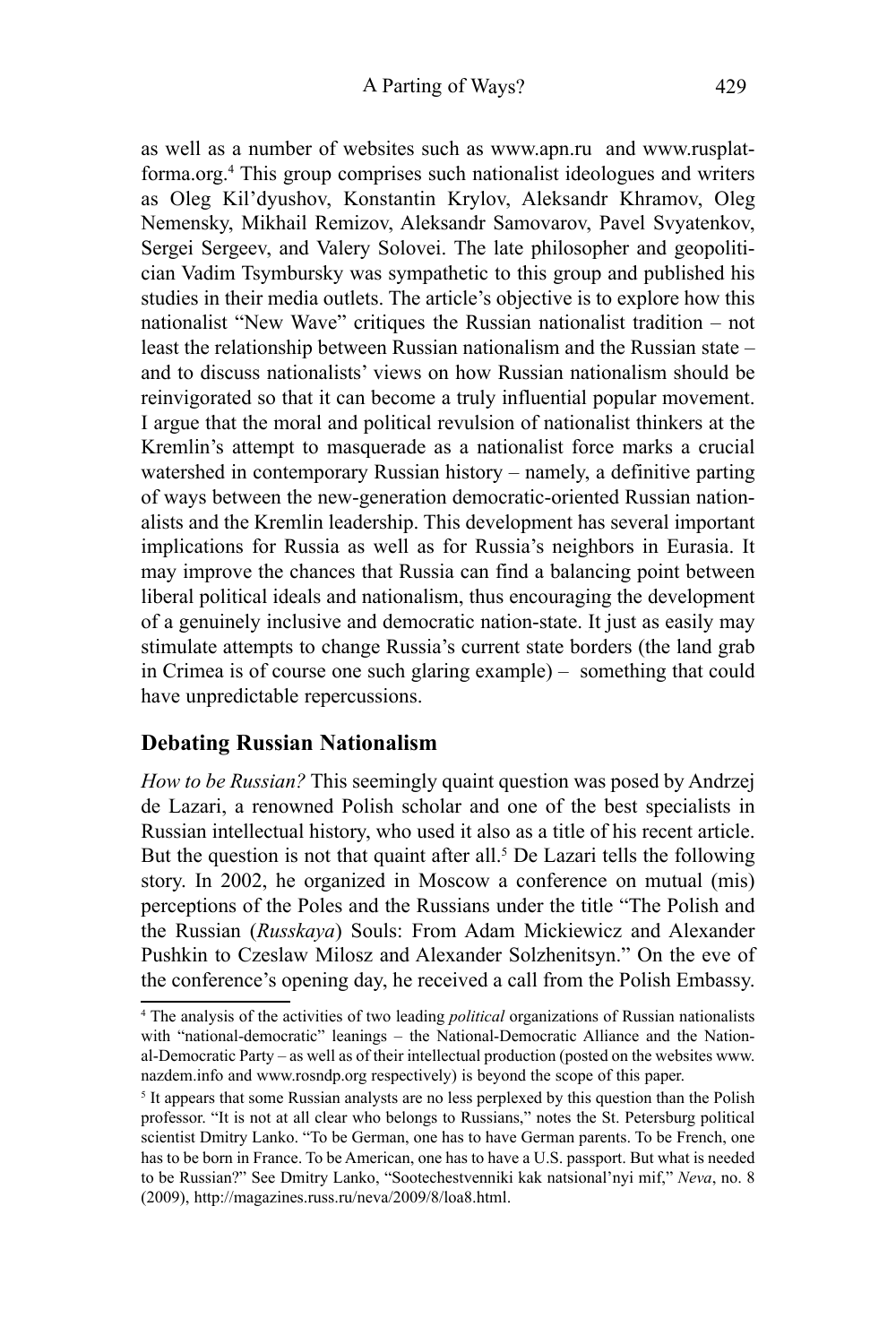In the course of the conversation, a Polish diplomat pointed out that de Lazari chose a politically incorrect title for the conference and it would be better to rephrase it as "The Polish and the *Rossiiskaya* Souls." De Lazari strongly disagreed, arguing that, first, in the serious scholarly literature one would not find such a notion as *rossiiskaya dusha*, and, second, he was not interested in the misperceptions and stereotypes of the Poles that might be harbored by the peoples of the Caucasus or by the peoples of Siberia.<sup>6</sup> His arguments appeared to have prevailed, and a Warsaw publisher brought out a book based on the conference proceedings under the original heading.<sup>7</sup>

What de Lazari's story illustrates so vividly is that there is an inherent tension between the notions of *Russkii* and *Rossiiskii*, which implies that the relationship between the ethno-cultural and the political understandings of Russianness is highly problematic.<sup>8</sup> And this, of course, is precisely the kind of stuff out of which nationalism – both as an ideology and a political movement – has grown in Europe and in the world at large. Thirty years ago, Ernest Gellner advanced the following, now famous, definition of nationalism. "Nationalism," Gellner contended, "is primarily a political principle, which holds that the political and the national unit should be congruent ... Nationalist sentiment is the feeling of anger aroused by the violation of the principle, or the feeling of satisfaction aroused by its fulfillment. A nationalist movement is one actuated by a sentiment of this kind."<sup>9</sup> Put another way, nationalism is a demand for national self-determination (a thesis most eloquently highlighted by Elie Kedourie<sup>10</sup>) that has to lead to the formation of a nation-state.

Let us now look at Russian history using the Gellnerian analytical prism.<sup>11</sup> For several centuries in north-eastern Eurasia there has existed a

<sup>6</sup> Andrzej de Lazari, "Kak byt' Russkim?" *Evropa: Zhurnal Pol'skogo instituta mezhdunarodnykh del* 8, no. 3 (2008): 161-166.

<sup>7</sup> Andrzej de Lazari, ed., *Pol'skaia i russkaia dusha: ot Adama Mitskevicha i Aleksandra Pushkina do Cheslava Milosha i Aleksandra Solzhenitsyna* (Warsaw: PISM, 2004).

<sup>&</sup>lt;sup>8</sup> Geoffrey Hosking, for example, bluntly states that "there were really two kinds of Russianness, *russkii* (ethnic, Orthodox) and *rossiiskii* (imperial, Europeanized, largely secular)." See Geoffrey Hosking, "The State and Russian National Identity," in Len Scales and Oliver Zimmer, eds., *Power and the Nation in European History* (Cambridge: Cambridge University Press, 2005), p. 197. See also Sven Gunnar Simonsen, "Raising 'The Russian Question': Ethnicity and Statehood – Russkie and Rossiya," *Nationalism and Ethnic Politics* 2, no. 1 (1996): 91-110; Nikolai I. Tsimbaev, "Rossiia i russkie (Natsional'nyi vopros v Rossiiskoi imperii)," *Vestnik Moskovskogo universiteta*, Series 8 (History) 5 (1993): 23-32.

Ernest Gellner, *Nations and Nationalism* (Ithaca, NY: Cornell University Press, 1983), p. 1. <sup>10</sup> Elie Kedourie, *Nationalism* (Oxford, UK; Cambridge, MA: Blackwell, 1993).

<sup>11</sup> Some scholars (e.g. Alexei Miller) argue that Gellner's formula of nationalism "does not work" in the Russian case where "imperial nationalism" adopted the Russian Empire in its entirety as its "own" state. See Alexei Miller, "The Romanov Empire and the Russian Nation," in Stefan Berger and Alexei Miller, eds., *Nationalizing Empires* (Budapest: Central European University Press, 2015), p. 311. Gellner's critics contend that he was mostly preoccupied with the nationalism of non-imperial peoples, did not specifically study imperial nationalism and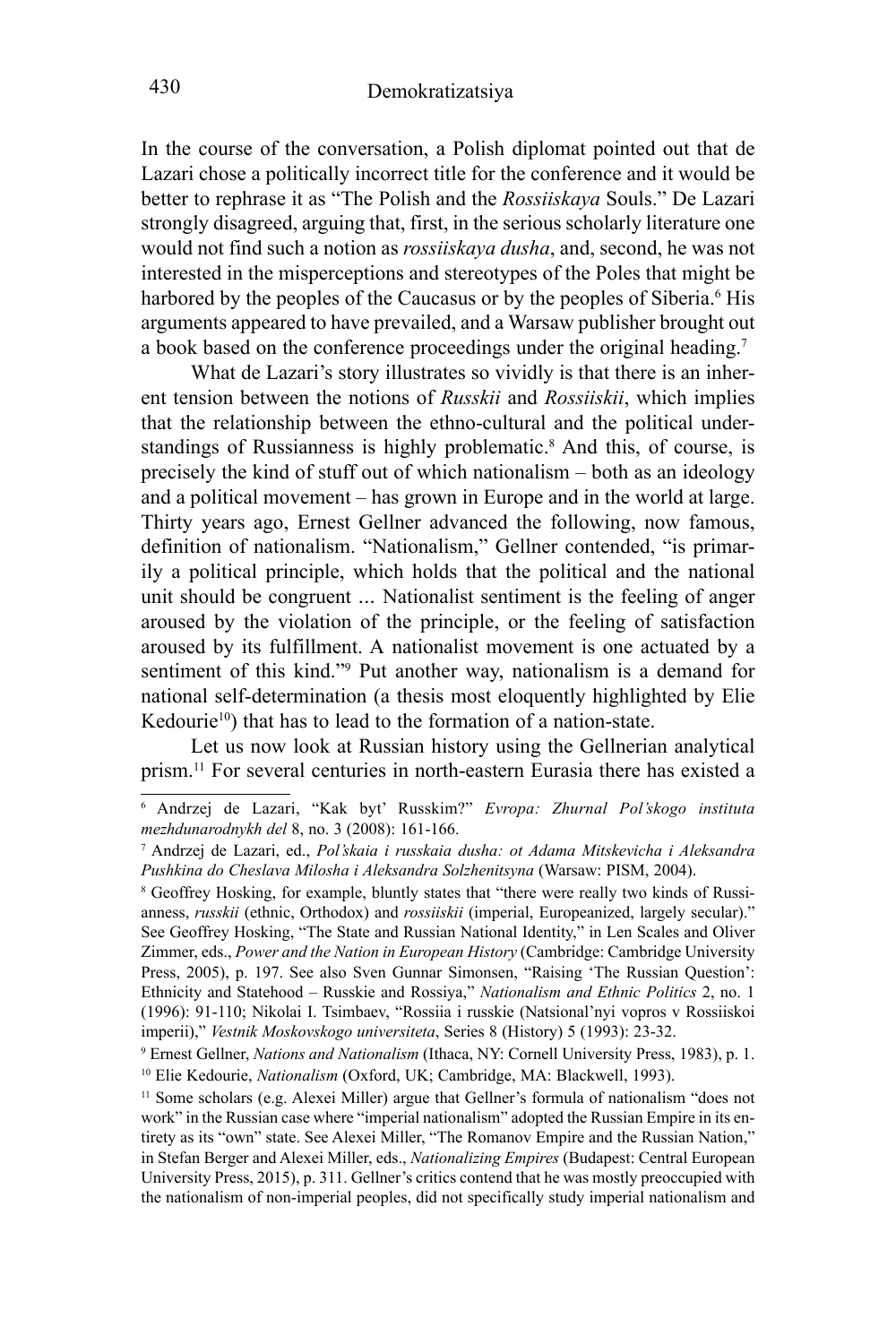vast and powerful country variously called the Tsardom of Muscovy, the Russian Empire, the Soviet Union, and the Russian Federation. This state entity is populated by people who call themselves "Russians" and who have always constituted a significant bulk of its denizens – their numerical strength ranging from being an overwhelming majority to comprising slightly less than half of the entire population in certain periods. Yet "Russia" has never become a nation-state. How, then, is Russian nationalism to be assessed within this context? Should not the feelings of the "Russians" be aroused because of the violation of nationalism's key political principle? And if they were not, what accounts for this mysterious Russian quiescence?

The analyses of Russian nationalism vary significantly. Throughout the past century and a half, the bulk of Western popular literature and quite a few scholarly works portrayed Russian nationalism as a formidable, menacing and ugly phenomenon. "The prevailing media image of Russian nationalism," noted Geoffrey Hosking, "is that of a powerful and repugnant force, an overbearing imperial regime borne aloft by virulent chauvinism and inflamed by anti-Semitism." Hosking's colleague and compatriot Robert Service agrees, adding that "nationalism in Russia is [often] presented as the straightforward, constant, uncontested ideology of Russian rulers and their subjects from time immemorial."<sup>12</sup>

Then there is a diametrically opposite view. It would appear that, influenced by some of the recent theorizing on nations and nationalism, a number of scholars are inclined to completely dismiss Russian nationalism as a significant force in Russian history. Some commentators suggest that the history of Russian nationalism is, metaphorically speaking, a page out of *Waiting for Godot*. Not unlike the mysterious protagonist of Samuel Beckett's absurdist masterpiece, Russian nationalism is much talked about and endlessly awaited, but, at the end of the day, it fails to arrive. Russian nationalism, these commentators argue, has never existed as a mass popular movement. To be sure, there might have been discontent,

in general had a distaste for empires as polities antithetical to the spirit of modernity. In fact, Gellner's view of empire was far more nuanced and complicated than his critics would allow. (For more on this, see Krishan Kumar, "Once More and for the Last Time: Ernest Gellner's Later Thoughts on Nations and Empires," *Thesis Eleven* 128, no. 1 (2015): 72-84.) More importantly, though, Gellner's definition of nationalism highlighting the inherent tension between the "national territory" and the space of political control seems to be applicable in the Russian case. In the political imagination of Russia's imperial nationalists (from the Decembrists to Petr Struve) the vast and culturally diverse Romanov Empire emerged as a "nation-state" (or at least one in the making), while for Russian ethnic nationalists (such as Alexander Solzhenitsyn) Russia's "national body" was languishing under the oppressive burden of the "anti-national" empire. Both types of Russian nationalism sought to make political and national units congruent.

<sup>12</sup> Geoffrey Hosking and Robert Service, eds., *Russian Nationalism Past and Present* (New York: St. Martin's Press, 1998), p. 1, 199.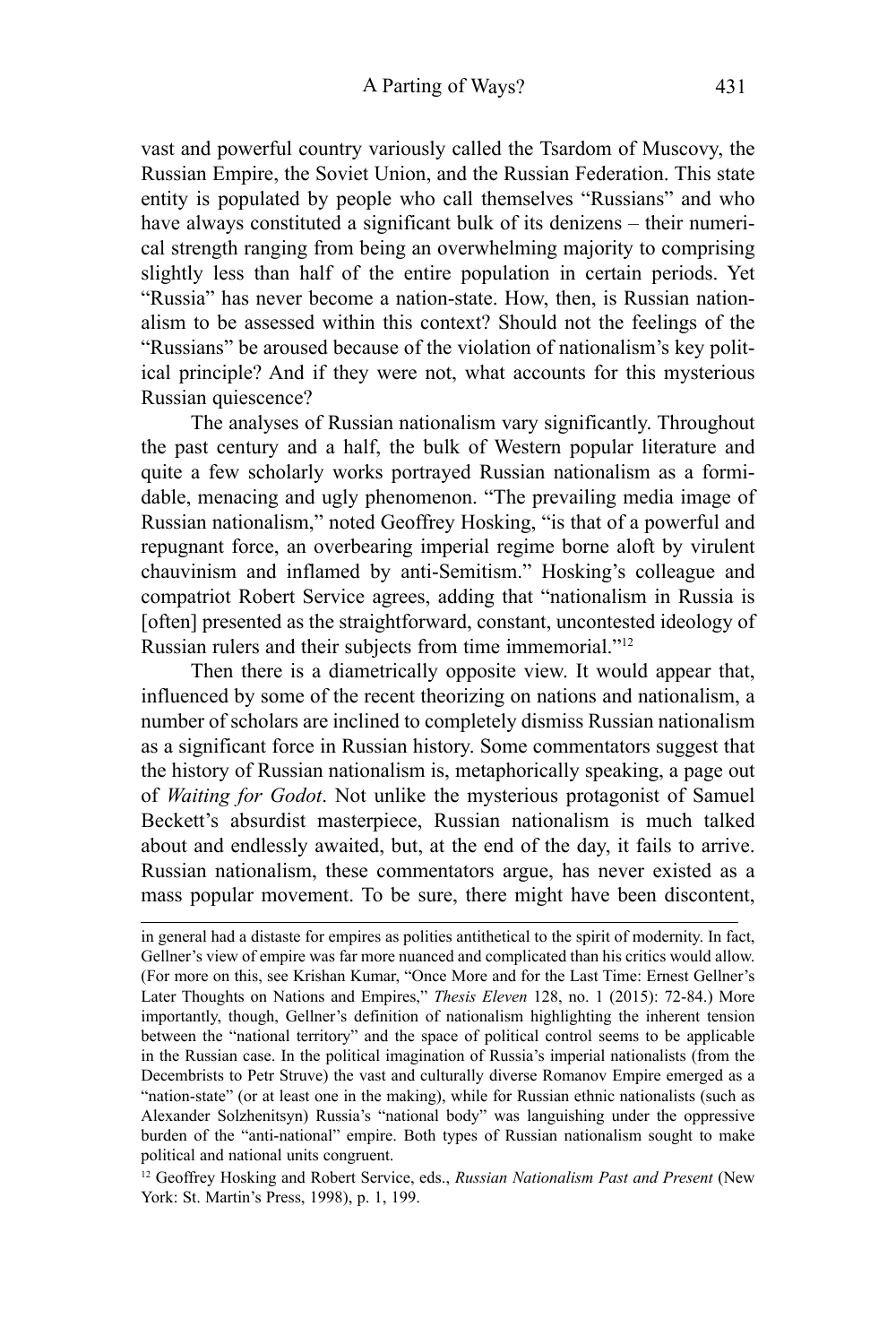frustration, a sense of national grievance, xenophobia. There surely have been Russian nationalists – but not nationalism as an influential political force.13 The American historian David Rowley seems to have brought this argument to its extreme. It makes no sense, Rowley contends, to use the term "nationalism" when analyzing modern Russian history. Proceeding from the Gellnerian definition, Rowley asserts that over the last three hundred years, Russian governing elites were trying to preserve the empire, not to form a Russian nation-state, while Russian ideologues, instead of embracing a secular, particularist ideology, were preoccupied with elaborating the universalist, messianic and imperialist discourse of national identity. As a result, Russia failed to develop a nationalist movement.<sup>14</sup>

Other critics, who believe that Russian nationalism can be safely written off as a notable social force, argue that, historically, nationalism was successful when it pursued either of two objectives: social modernization (ultimately achieving a welfare state) or the creation of a new state. Since Russian nationalism (both past and present) pursued neither of these two goals, these critics contend, it is useless and lacks strategic potential.<sup>15</sup>

This article takes a more nuanced view on this tangled subject. Demonizing Russian nationalism obscures its historically controversial and fragile nature. On the other hand, the fact that a nation-state failed to emerge in Russia does not mean that Russian nationalism should be dismissed as an insignificant factor in Russian modern history. On the contrary, it has been present throughout most of the Russian imperial and Soviet era, at times playing a more prominent political role, at times finding expression in fields other than politics (above all, in literature and art), but always reflecting a desire to create a state of, for and by the Russian people. Thus, it would be more productive to follow Richard Wortman's advice and try to make sense of Russian nationalism as a space of endless contestation.16 This never-ending struggle pitted the Russian powers-that-be against various segments of the country's intellectual class, with each actor striving to represent the Russian people. Historians demonstrated that this struggle saw all kinds of alignments whereby certain

<sup>13</sup> See Igor Chernyshevsky, "Russkii natsionalizm: nesostoiavsheesia prishestvie," *Otechestvennye zapiski*, no. 3 (2002), http://magazines.russ.ru/oz/2002/3/2002\_03\_15.html; Anatol Lieven, "The Weakness of Russian Nationalism," *Survival* 41, no. 2 (1999): 53-70.

<sup>14</sup> David G. Rowley, "Imperial vs. National Discourse: The Case of Russia," *Nations and Nationalism* 6, no. 1 (2000): 23-42.

<sup>&</sup>lt;sup>15</sup> Boris Dubin and Lev Gudkov, "Svoeobrazie russkogo natsionalizma," Pro et Contra 10, no. 2 (2005): 6-24; Alexander Verkhovsky, "Future Prospects of Contemporary Russian Nationalism," in Marlene Laruelle, ed., *Russian Nationalism and the National Reassertion of Russia* (London; New York: Routledge, 2009): 89-103.

<sup>16</sup> Richard Wortman, "Natsionalizm, narodnost' i rossiiskoe gosudarstvo," *Neprikosnovennyi zapas*, no. 3 (2001): 100-105. See also the revised version of this article: "The Russian Empire and the Russian Monarchy: The Problem of Russian Nationalism," in Richard Wortman, *Russian Monarchy: Representation and Rule* (Boston: Academic Studies Press, 2013): 221-232.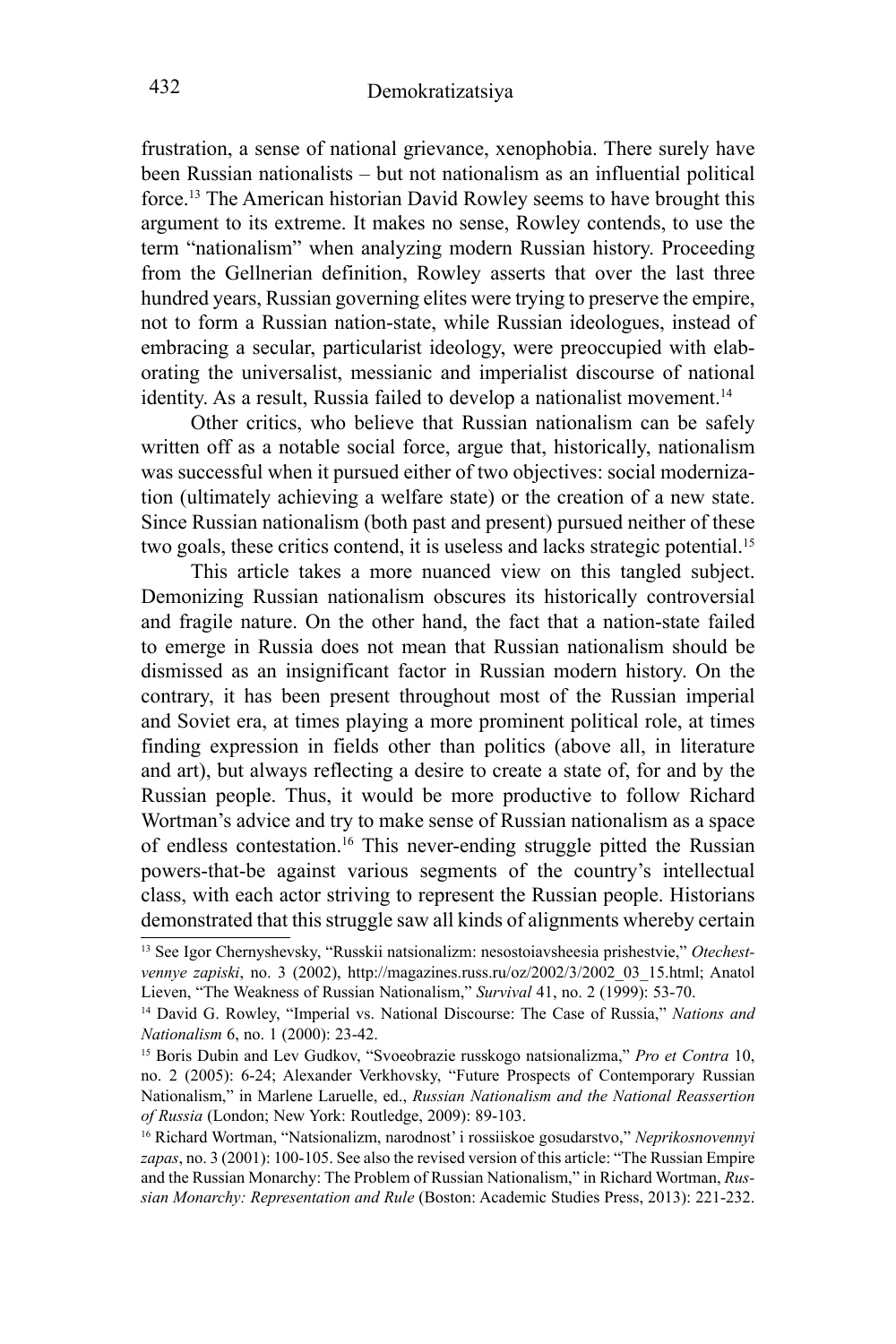groups of Russian ideologues would seek to ally themselves with the Russian authorities against other groups of Russian political thinkers in the endless process of debating the meaning of Russianness and the desirable contours of the Russian national homeland.<sup>17</sup>

#### **Maintaining Ambiguity**

Russia's 1993 Constitution, while noting Russia's multiethnic diversity, characterizes it as a "democratic federation" and a "civic nation" where all citizens, irrespective of their ethnic origins, enjoy equal rights across the entire territory of the state. According to the spirit (if not precisely to the letter) of the fundamental charter, present-day Russia is a nationstate just like any other: Russia's nation is *rossiiskaya* and its members are called *rossiyane*. Valery Tishkov, the long-serving former Director of the Institute of Ethnology and Anthropology at the Russian Academy of Sciences (1989-2015), argues as much, saying there is basically no difference between Russia and any other long-established nation-state – say, France, Sweden or the United States.<sup>18</sup> "*Rossiiskii* self-consciousness and the all-embracing *rossiiskii* patriotism have already emerged," Tishkov asserted in a 2011 interview. "They have become the principal forms of our [national] identity."19 According to Tishkov's logic, a *rossiiskii* nation has been built *ergo* a *rossiiskii* nation-state exists. But does it? There appears to be a problem here: to make a declaration that a given country is a nationstate does not necessarily mean that it really *is* a nation-state, meaning that it is perceived as such by the majority of its citizens. The thing is that contemporary scholarship, following the lead of Ernest Renan, considers nationhood as largely a subjective phenomenon, reflecting the "will to live together." Nations, as Benedict Anderson tells us, are "imagined communities." Yes, agrees Rogers Brubaker, adding the important point that nations can be imagined in different ways. "Not only are different nations imagined in different ways," argues Brubaker, "but the same nation is imagined in different ways at different times—indeed often at the same time, by different people."<sup>20</sup> This crucial insight helps us to better understand the current situation in Russia where different images of "Russia" are

<sup>17</sup> See Alexei Miller, *Imperiia Romanovykh i natsionalizm* (Moscow: Novoe literaturnoe obozrenie, 2006).

<sup>18</sup> Valery Tishkov, "'Natsiia natsii' i vyzovy vremeni," *Strategiia Rossii*, no. 8 (2011), http://sr.fondedin.ru/new/fullnews\_arch\_to.php?subaction=showfull&id=1314789725&archive=1314876917&start\_from=&ucat=14&; idem, "Rossiiskii narod i natsional'naia identichnost,'" *Rossiia v global'noi politike*, no. 4 (2008), http://www.globalaffairs.ru/ number/n\_11152.

<sup>19</sup> Lidiia Grafova, "Ot kakikh russkikh nado zashchishchat' russkikh," *Rossiiskaia gazeta*, November 2, 2011, http://www.rg.ru/2011/11/01/mezhnac-otnoshenia-site.html.

<sup>&</sup>lt;sup>20</sup> Rogers Brubaker, "In the Name of the Nation: Reflections on Nationalism and Patriotism," *Citizenship Studies* 8, no. 2 (2004), p. 122.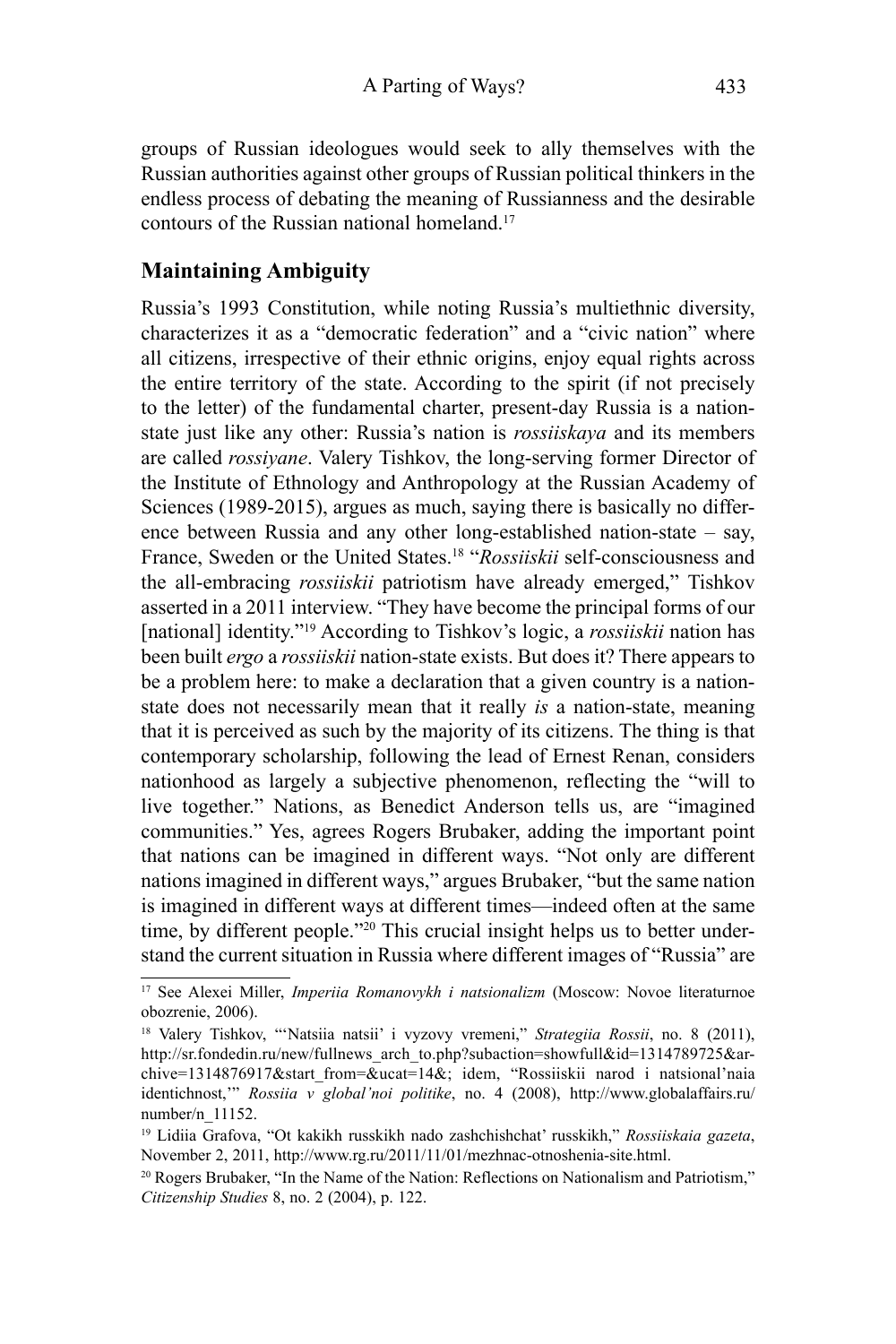proliferating. At the moment, there is no agreement within the country on a number of absolutely crucial issues: Can today's Russia indeed be considered a full-fledged nation-state? If not, should it strive to become one? Do Russia's current state borders coincide with the boundaries of the "nation" or do they – as in the case of Crimea – need to be adjusted? What kind of nation should Russia choose to become – *russkaya* or *rossiiskaya*, and what do these notions actually mean?<sup>21</sup> Whatever discursive realities are advanced by the Russian Constitution, Russian national identity remains highly contested, and the building of the Russian nation appears to be a work-in-progress.

The peculiarities of Russia's nation-building and the vagaries of Russian nationalism are best understood in historical context. I cannot agree more with Anthony Smith who argues that "the central question in our understanding of nationalism is the role of the past in the creation of the present."22 Historically, two major factors militated against the formation of a sense of Russian nationhood – ethno-cultural diversity and social stratification. In Russia, which has long been regarded as the proverbial land of extremes, these two factors were extremely pronounced. Thus any discussion of Russian nationalism would inevitably revolve around two key issues – the historical role of empire and the difficulty of achieving societal cohesion.

Remarkably, the historiographical tradition of seeing empire as the defining factor of modern Russian history was laid down by Russians themselves. It was none other than Count Sergei Witte, Russia's Prime Minister from 1903 to 1906, who forcefully warned against underestimating the significance of the imperial nature of the Russian state. "The mistake we have been making for many decades," Witte wrote in his memoirs, "is that we have still not admitted to ourselves that since the time of Peter the Great and Catherine the Great there has been no such thing as Russia; there has been only the Russian Empire."23 Following Witte's authori-

<sup>21</sup> See the discussion in the themed issue "Nation-building" of the journal *Pro et Contra* 11, no. 3 (2007): 6-72.

<sup>&</sup>lt;sup>22</sup> Anthony D. Smith, "Gastronomy or Geology? The Role of Nationalism in the Reconstruction of Nations," *Nations and Nationalism* 1, no. 1 (1995), p. 18.<br><sup>23</sup> Sergei Yu. Vitte, *Vospominaniia*. In 3 Vols. (Moscow: Sotsekgiz, 1960) 3, p. 274-275. The

view that Witte was arguing against – one that conceived of Russia as a culturally homogeneous *Russkii* state, similar to national states such as France and Sweden and fundamentally different from the Austrian and Ottoman empires – was famously advanced by Moscow University's history professor Mikhail Petrovich Pogodin. "Just look at Russia at its present moment of existence," wrote Pogodin in the 1840s. "Occupying an expanse unlike that ever occupied by any other monarchy in the world… it is populated primarily by tribes speaking a single language and consequently sharing a single mode of thought, professing a single faith, and like parts of an electric circuit, quivering from a single touch… Even the contemporary European states, small as they are, cannot demonstrate that kind of wholeness, and while they occupy an incomparably smaller space, they consist of many more heterogeneous parts." See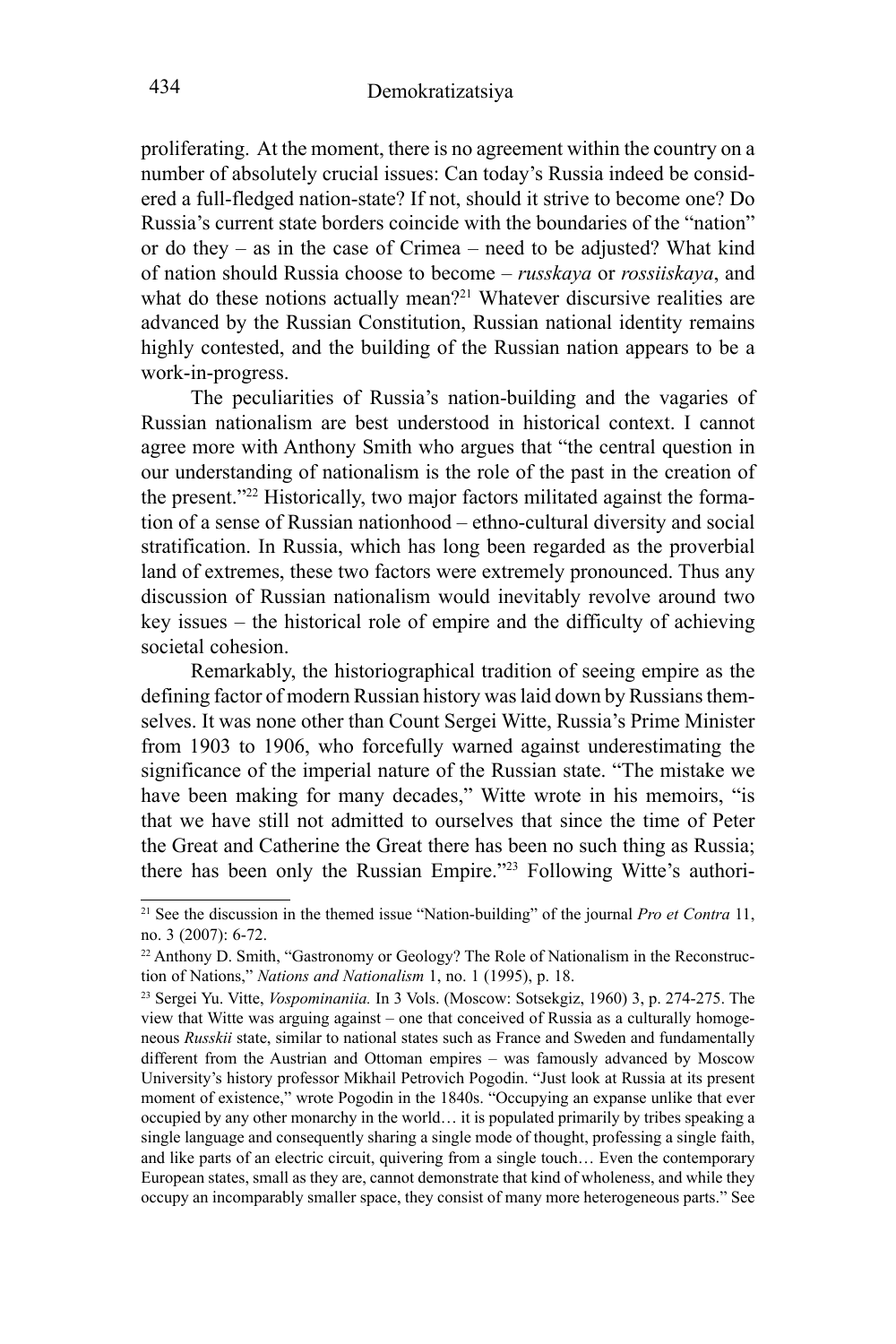tative admonition, a number of leading Western scholars, most notably Hans Rogger, Roman Szporluk and Geoffrey Hosking, have argued that in the Russian case it was precisely the fixation on empire-building that seriously impeded nation-building.<sup>24</sup> But "empire" is a controversial and ambiguous notion, which, as one prominent student of empire aptly put it, "has been a rapidly moving target over the twentieth century."<sup>25</sup> How are we to understand "empire" and distinguish between empire and nationstate? Two approaches have been predominant in the recent literature on the subject. Comparative historical research on empire represented by the works of such scholars as Ronald Suny and Michael Doyle has tended to emphasize *objective, structural* relationships of political dominance and control.26 This school of thought usually describes empire as a composite state in which a metropole dominates a periphery to the disadvantage of the periphery.

But other researchers such as Terry Martin and Mark Beissinger call on historians and political scientists to adopt a *subjective approach* to empire.<sup>27</sup> The objective approach, they argue, overlooks the fact that the very use of the term "empire" is "a claim and a stance." Thus empire should be understood not only as a type of a political regime but also as a system of attitudes and perceptions that are formed both inside and outside a particular state and that can change over time. Indeed, until the end of the 19<sup>th</sup> century, empire was generally considered to be the highest form of polity. However, by the end of the  $20<sup>th</sup>$  century, this attitude had undergone a radical transformation, now basically implying the inevitable decline of the imperial political system. Within the framework of the subjective approach, "the most important dimension of any imperial situation is perception." Empire and nation-state differ from each other not because the former would resort to violence and exploitation and the latter would not; the real difference lies elsewhere – "whether politics and policies are

M.P. Pogodin, *Istoriko-kriticheskie otryvki* (Moscow: A. Semen, 1846), p. 2.

<sup>24</sup> Hans Rogger, "Nationalism and the State: A Russian Dilemma," *Comparative Studies in Society and History* 4, no. 3 (1962): 253-264; Roman Szporluk, "After Empire: What?" *Daedalus* 123, no. 3 (1994): 21-39; idem, "Dilemmas of Russian Nationalism," *Problems of Communism* 38 (July-August 1989): 15-35; Geoffrey Hosking, *Russia: People and Empire* (Cambridge, MA: Harvard University Press, 1997); idem, *Russia and the Russians* (Cambridge, MA: Harvard University Press, 2001).

<sup>&</sup>lt;sup>25</sup> Mark R. Beissinger, "The Persistence of Empire in Eurasia," *NewsNet* 48, no. 1 (2008), p. 2. <sup>26</sup> Ronald Grigor Suny, "The Empire Strikes Out: Imperial Russia, 'National' Identity, and Theories of Empire" in Ronald G. Suny and Terry Martin, eds., *A State of Nations: Empire and Nation-Making in the Age of Lenin and Stalin* (New York: Oxford University Press, 2001): 23-66; Michael W. Doyle, *Empires* (Ithaca, NY: Cornell University Press, 1986).

<sup>&</sup>lt;sup>27</sup> Terry Martin, "The Soviet Union as Empire: Salvaging a Dubious Analytical Category," *Ab Imperio*, no. 2 (2002): 94-95; Mark R. Beissinger, "The Persisting Ambiguity of Empire," *Post-Soviet Affairs* 11, no. 2 (1995): 149-184; Idem, "Situating Empire," *Ab Imperio*, no. 3 (2005): 89-95.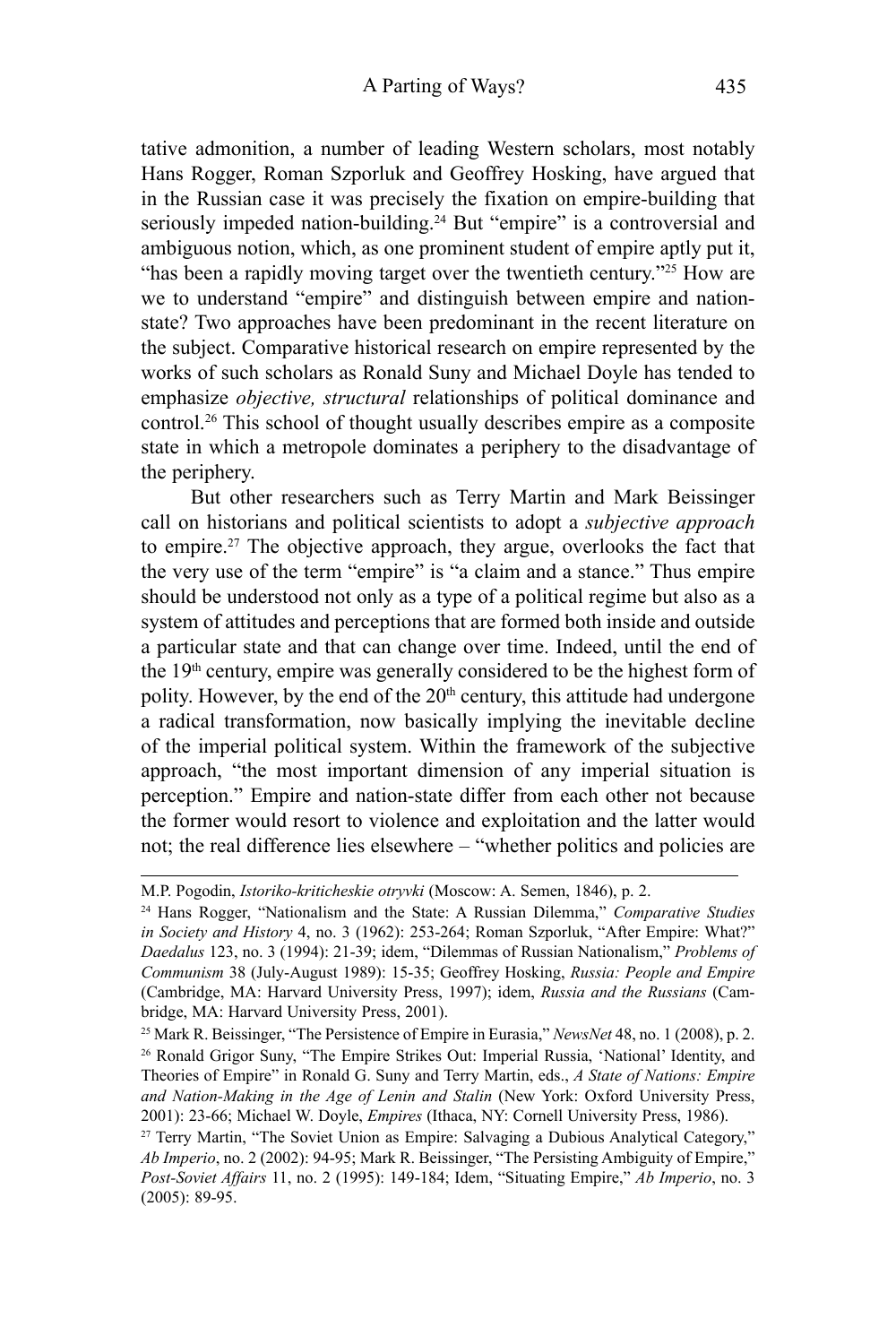accepted as 'ours' or rejected as 'theirs.'"<sup>28</sup>

Now, a third approach has recently been advanced, which I find helpful. It proposes to move beyond objective definitions and subjective perceptions and focus instead on the concrete practices – in other words, analyze *what exactly the rulers do*. 29 If rulers tolerate diversity and manage multiethnicity through the policies of differentiation, employing the services of the multiethnic institute of domination (say, the nobility, the top imperial bureaucracy or the communist party elite), they rule over empire; if rulers strive toward higher homogenization and start employing "nationalizing" practices, they seek to build a nation-state.<sup>30</sup>

Such an analysis demonstrates that both the pre-1917 Imperial Russia and the USSR were pursuing contradictory policies, vacillating between imperial/colonial and nationalizing practices. By the mid-19<sup>th</sup> century the Romanov Empire appeared to begin moving away from the traditional practices of differentiation that characterized the imperial policy of the previous three centuries toward a "nationalizing project" of sorts (i.e. destruction of the cultures, customs and languages of local communities) modeled on the policies of such European nation-states as France, Britain, Germany and Italy.<sup>31</sup> However, until Imperial Russia's collapse in 1917, there remained an ambiguity as to which parts of the empire might constitute the core area where the "Russian nation" would emerge<sup>32</sup>; there was also no consensus on what would constitute the Russianness at the base of the new national state – language, religion, and citizenship were all possibilities.<sup>33</sup>

<sup>28</sup> Beissinger, "The Persisting Ambiguity," p. 155.

<sup>29</sup> Peter A. Blitstein, "Nation and Empire in Soviet History, 1917-1953," *Ab Imperio*, no. 1 (2006): 197-219.

<sup>&</sup>lt;sup>30</sup> For a more comprehensive discussion of similarities and differences between empires and nation-states, see Krishan Kumar, "Nation-states as Empires, Empires as Nation-states: Two Principles, One Practice?" *Theory and Society* 39, no. 2 (2010): 119-143; Stefan Berger and Alexei Miller "Building Nations In and With Empires – A Reassessment," in Berger and Miller, eds., *Nationalizing Empires* (Budapest: Central European University Press, 2015): 1-30. 31 Sviatoslav Kaspe, "Imperial Political Culture and Modernization in the Second Half of

the Nineteenth Century," in Jane Burbank, Mark von Hagen, and Anatolyi Remnev, eds., *Russian Empire: Space, People, Power, 1700-1930* (Bloomington: Indiana University Press, 2007): 455-493.

<sup>&</sup>lt;sup>32</sup> On the attempts to define the "imperial center," see Leonid Gorizontov, "The 'Great Circle' of Interior Russia: Representations of the Imperial Center in the Nineteenth and Earlier Twentieth Centuries," in Burbank et al., eds., *Russian Empire*, 67-93.

<sup>&</sup>lt;sup>33</sup> For a thoughtful analysis of the relationship between nationalism and empire in the late imperial period, see Alexander Semyonov, "Empire and Nation in Russian Liberal Thought," in Ivan Zoltan Denes, ed., *Liberty and the Search for Identity: Liberal Nationalisms and the Legacy of Empires* (Budapest; New York: Central European University Press, 2006): 329- 344; Vera Tolz, "Russia: Empire or a Nation-State-in-the-Making?" in Timothy Baycroft and Mark Hewitson, eds., *What is a Nation? Europe 1789-1914* (Oxford: Oxford University Press, 2006): 293-311; Juliette Cadiot, *Le laboratoire imperial: Russie—URSS, 1860-1940*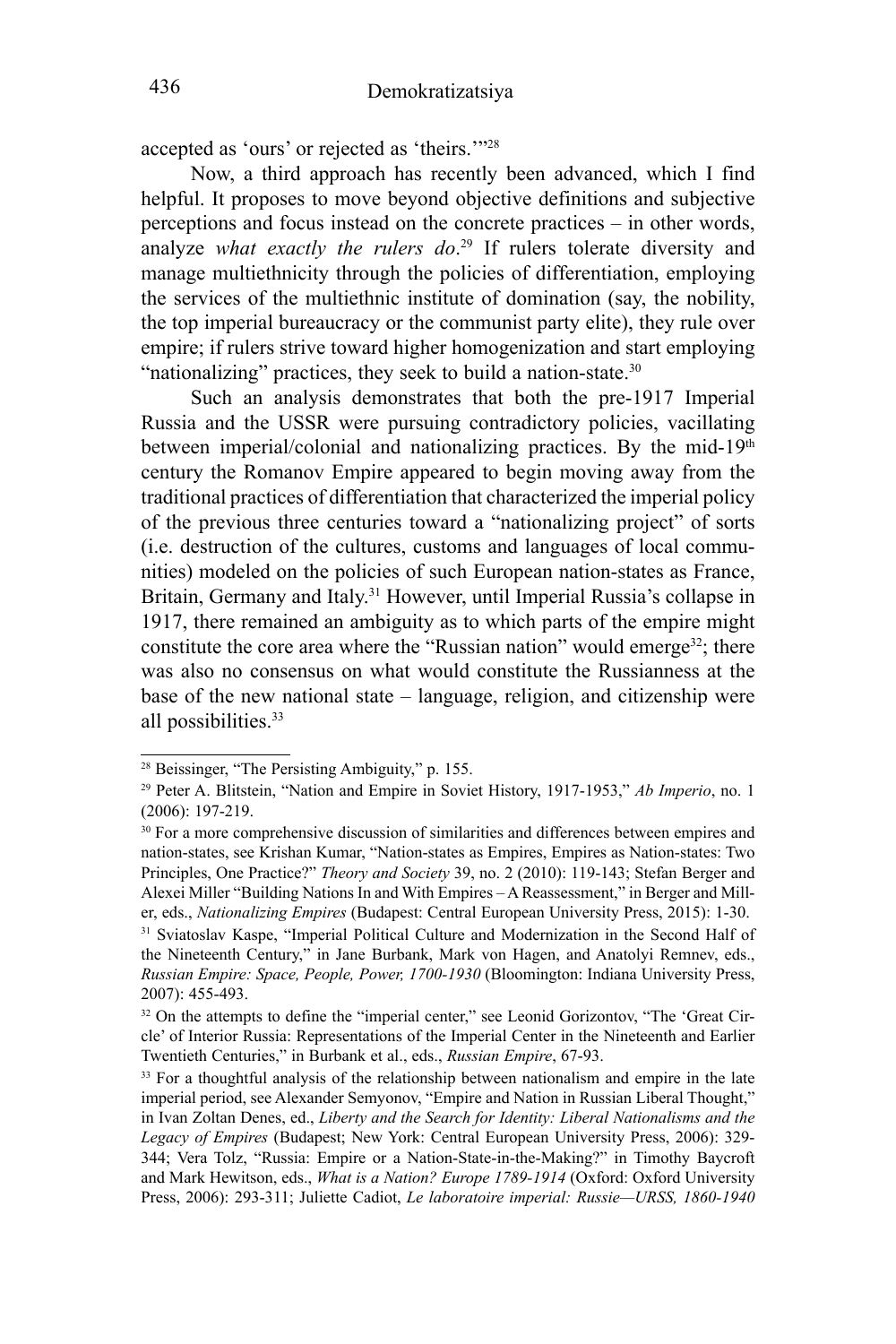Arguably, the Soviet Union's nationality policy was even more incoherent, although it represented a radical departure from Russian imperial practices.34 The former empire was reconstituted as a Soviet federation of *national republics (states)* and smaller territorial units based on ethnic principle. Remarkably, the Soviets found an unorthodox way of dealing with multiethnicity – they opted for a federation in which each "ethnic minority" was turned into an "ethnic majority" or "titular nationality" within its own specifically delineated administrative territory. By territorializing ethnicity, the Soviets de jure bestowed the status of nation onto all the "subjects of the federation," crucially, with just one exception – the Russians. But there were major inconsistencies: while the regime's introduction of the entry specifying nationality (based on ethnic origin) in each person's passport as well as the policy of *korenizatsiya* ("indigenization" – strengthening national identities among some non-Russian ethnic groups and creating, almost from scratch, such identities among others) appear to be similar to the classic imperial differentiating practices, the Sovietization (the attempts at forging the supra-national "Soviet people" – the kind of community that most national states aspire to mold) bears a striking resemblance to nationalizing practices. Ultimately, both Imperial Russia and the Soviet Union failed to resolve the "empire vs. nation" dilemma as these two polities were pursuing the incompatible goals of cultivating difference and sameness simultaneously.35

For the Russians (and Russian nationalism), the implications of this ambiguous policy were enormous. The Russians' ambivalent position as both the subjects of the multinational Russian state and persons of a particular nationality (which was at times considered the core nationality and a state-bearing people but nevertheless just one out of many) generated two rival national identities – *rossiiskii/sovetskii* (pertaining to the state) and *russkii* (relating to ethnicity). This rivalry, for its part, has been the source of the perennial tension between the two main expressions of Russian nationalism – a statist and territorial one (*rossiiskii/sovetskii*), and an ethno-cultural one (*russkii*). Notably, identifying with a continental

<sup>(</sup>Paris: CNRS Editions, 2007).

<sup>34</sup> Ronald Grigor Suny, "'Don't Paint Nationalism Red': National Revolution and Socialist Anti-Imperialism," in Prasenjit Duara, ed., *Decolonization: Perspectives from Now and Then* (London: Routledge, 2004): 176-198; Terry Martin, *The Affirmative Action Empire: Nations and Nationalism in the Soviet Union*, 1923-1939 (Ithaca: Cornell University Press, 2001); Jeremy Smith, *Red Nations: The Nationalities Experiences In and After the USSR* (Cambridge: Cambridge University Press, 2013).

<sup>35</sup> Ronald Grigor Suny, "The Contradictions of Identity: Being Soviet and National in the USSR and After," in Mark Bassin and Catriona Kelly, eds., *Soviet and Post-Soviet Identities* (Cambridge: Cambridge University Press, 2012): 17-36; Pål Kolstø, "Faulted for the Wrong Reasons: Soviet Institutionalization of Ethnic Diversity and Western (Mis)interpretations," in Karl Cordell et al, eds., *Institutional Legacies of Communism* (New York: Routledge, 2013): 31-44.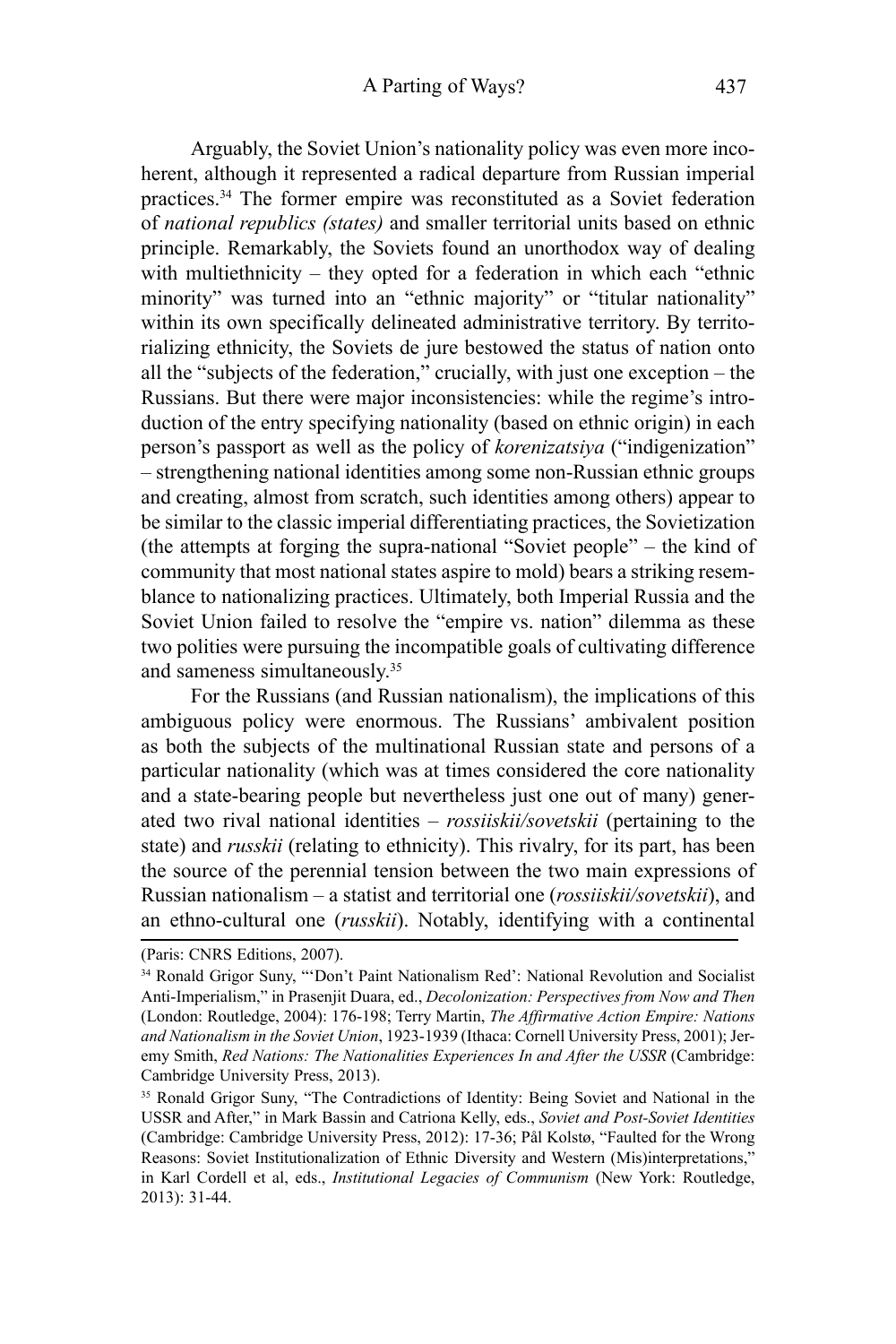(Eurasia-wide) Russian state, the proponents of the *rossiiskii/sovetskii*  version of Russian nationalism rendered their identity virtually "placeless" – "the continental citizen knows no locality."36 Seeing the entire multiethnic state as their natural homeland implies that the territorial nationalists' *rodina* (native land) is simultaneously everywhere and nowhere in particular. This situation was accurately described in a popular Soviet-era song with its lines: *Moy adres ne dom i ne ulitsa /Moy adres Sovetskii Soyuz*. (My address is neither a particular street number nor an apartment building; my address is the entire USSR.) The downsides of this arrangement for the Russians are wittily analyzed by Yuri Slezkine who used the metaphor of the "USSR as a communal apartment," which he borrowed from the 1920s Soviet party functionary Juozas Vareikis. In this gigantic Soviet *kommunalka*, Slezkine says, each nationality got a room of its own and happily went about organizing its national life. The Russians, however, were left without their own room. They occupied the hallway, the kitchen, and the bathroom, and got in everyone else's way. The Russians were thus the only non-nation in the USSR. But the "Soviet nation" didn't emerge either.37 As Slezkine notes, "the apartment was not larger than the sum total of its rooms."38 No wonder, the tension between *russkii* and *rossiiskii/ sovetskii* was destined to remain high.

Yet the same fault line was also the result of Russia's perennial inability to bridge the gap between its upper and lower social strata. The failure to achieve at least a moderate level of societal cohesion led to the bifurcation of Russian identity into its two rival versions of *russkii* and *rossiiskii*, and frustrated the formation of the all-embracing nationalist ideology. The split occurred early on and predated the Petrine reforms as the two quite opposite "imagined communities" began congealing around *gosudarstvo* (state) on the one hand and *zemlia* (local peasant community) on the other.39 The aggressive Westernization of high culture and of the way of life of the Russian nobility launched by Peter the Great dramatically deepened the chasm between Russia's elites and the *narod*. The former and the latter came to define Russianness in differing ways. The elites' outlook was unmistakably *rossiiskii*: they exalted the Empire's vastness and diversity, the military strength of the Russian state and its great power status within the "European Concert." For its part, the *narod's* outlook was

<sup>36</sup> David D. Laitin, *Identity in Formation: The Russian-Speaking Populations in the Near Abroad* (Ithaca and London: Cornell University Press, 1998), p. 308.

<sup>&</sup>lt;sup>37</sup> See Zbigniew Wojnowski, "The Soviet People: National and Supranational Identities in the USSR after 1945," *Nationalities Papers* 43, no. 1 (2015): 1-7.<br><sup>38</sup> Yuri Slezkine, "The USSR as a Communal Apartment, or How a Socialist State Promoted

Ethnic Particularism," *Slavic Review* 53, no. 2 (1994), p. 435.

<sup>39</sup> Ladis K.D. Kristof, "The State-Idea, the National Idea and the Image of the Fatherland," *Orbis* 11 (Spring 1967): 238-255; idem, "The Geopolitical Image of the Fatherland: The Case of Russia," *The Western Political Quarterly* 20, no. 4 (1967): 941-954.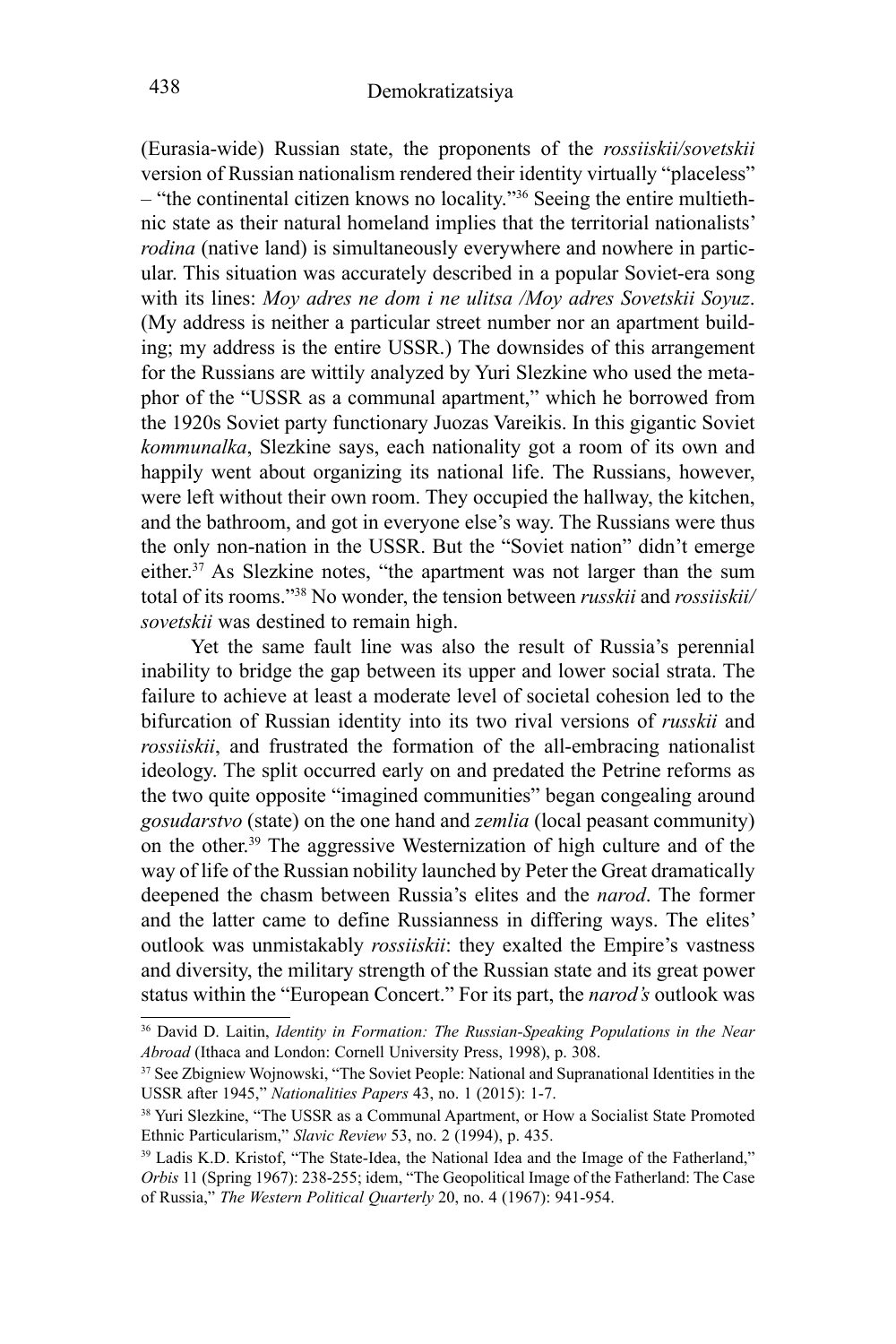*russkii*, which was well encapsulated in the idea of the "Holy Rus.'" "The peasants imagined a holy community of true tsar' and people, a community standing in opposition to the 'other' of the gentry."<sup>40</sup> Symptomatically, speaking about this deep social and cultural rift, Hosking characterizes it as being "almost ethnic,"<sup>41</sup> and Leonid Luks argues that within Russia there were "two distinct states that had little in common ever since the start of Europeanization."<sup>42</sup>

Two concepts – one of Russia as a peripheral European empire advanced by Dominic Lieven,<sup>43</sup> and the other of "internal colonialism" as it has been reinterpreted and applied to Russia by Alexander Etkind<sup>44</sup> – elucidate both the Russian elites' erratic attempts at turning "peasants into Russians" and the reasons why they miserably failed. In the age of European nation-states, which saw the vigorous dismantling of all kinds of pre-modern social privileges and barriers, and the emergence of modern urban civilization, the Russian dynastic empire, with its outdated estates system and the boundless sea of illiterate rural population, simply lacked the social power to create a proper milieu in which an all-embracing Russian nationalism could be born. Vasily Klyuchevsky, Russia's leading 19th century historian, portrayed Russia's social backwardness and peripheral character in his trademark aphoristic manner. "In the Europe of kings, Russia was a decisive force," one of Klyuchevsky's notebook entries reads. "In the Europe of nations, Russia is but a thick log that is caught in an eddy."<sup>45</sup>

But the fact that, socially, Russia was lagging behind Europe does not mean that nationalism had no role to play in the Russian Empire. Drawing on the authoritative Russian historiographical tradition, Etkind

<sup>40</sup> Hugh D. Hudson, "An Unimaginable Community: The Failure of Nationalism in Russia during the Nineteenth and Early Twentieth Centuries," *Russian History/Histoire Russe* 26, no. 3 (1999), p. 299. Some historians who analyzed the formation of a popular 'anti-statist' consciousness suggested that a myth of "Holy Rus'" had a subversive potential. Thus Michael Cherniavsky argued that the rift between peasants and nobility was mainly a social one: "put most simply, collective identity is a class phenomenon." See Michael Cherniavsky, "Russia," in Orest Ranum, ed., *National Consciousness, History and Political Culture in Early-Modern Europe* (Baltimore, MD: Johns Hopkins University Press, 1975), p. 135; Simon Dixon, "The Past in the Present: Contemporary Russian Nationalism in Historical Perspective," in Hosking and Service, eds., *Russian Nationalism*, p. 149-178.

<sup>41</sup> Geoffrey Hosking, "Can Russia Become a Nation-State?" *Nations and Nationalism* 4, no. 4 (1998), p. 450.

<sup>42</sup> Leonid Luks, "Was the Emergence of Russian National Identity Merely a Historical Accident?" *Nationalities Papers* 39, no. 1 (2011), p. 135.

<sup>43</sup> Dominic Lieven, "Imperiia, istoriia i sovremenny mirovoi poriadok," *Ab Imperio*, no. 1 (2005): 75-116; idem, *Empire: The Russian Empire and Its Rivals* (London: John Murray, 2000).

<sup>44</sup> Alexander Etkind, *Internal Colonization: Russia's Imperial Experience* (Cambridge: Polity, 2011).

<sup>45</sup> Vasily Klyuchevsky, *Tetrad' s aforizmami* (Moscow: EKSMO, 2001), p. 406.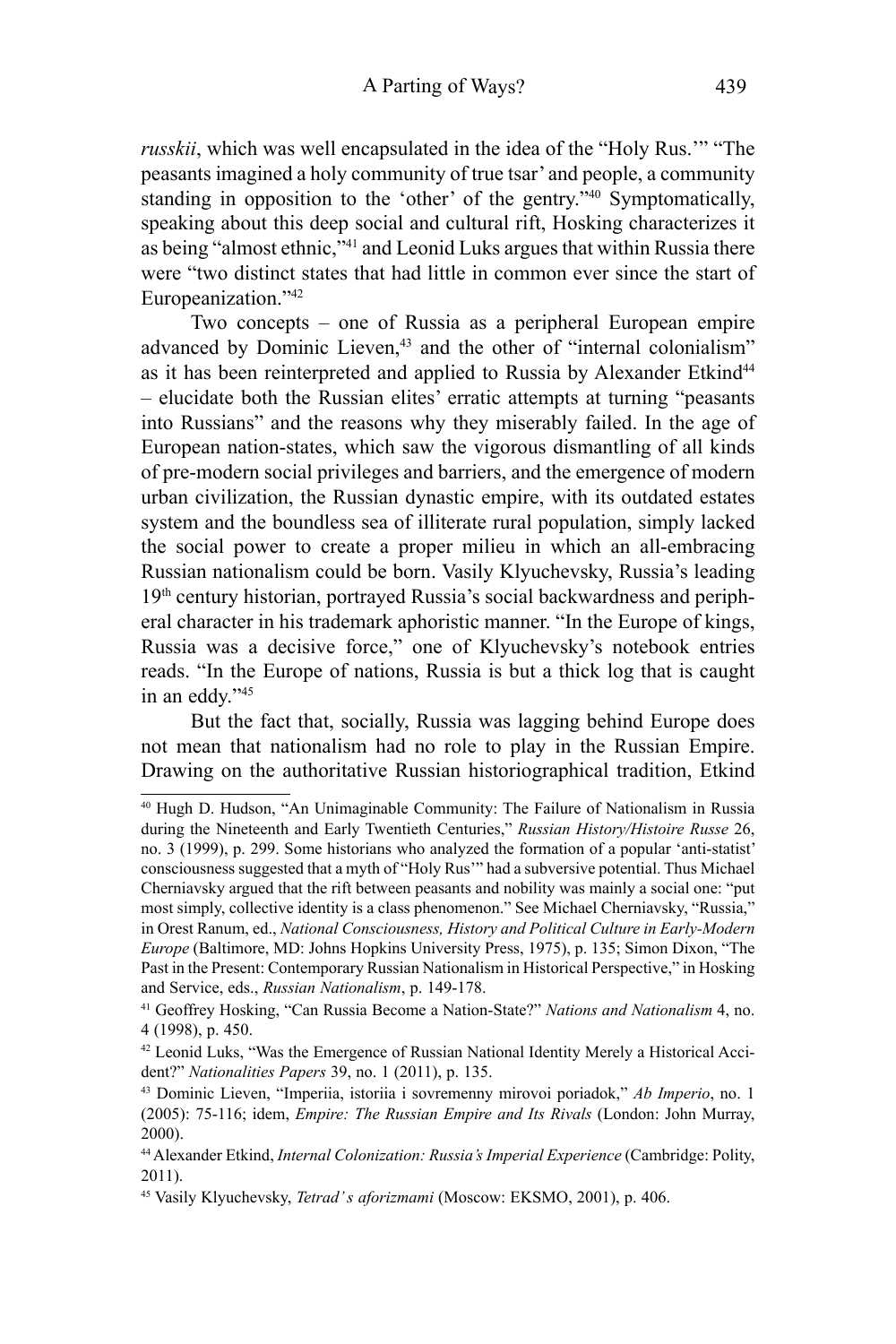invokes the thesis that "Russia was a country that colonized itself." One important implication of this "internal colonization" was that Russia acted both as the subject and the object of the colonization process: notably, among those who were "colonized" were not only the borderland peoples but also millions of ethnic Russian peasants living in the Russian heartland. Being simultaneously a colonizing power and a colonized country had an impact on the development of Russian nationalism. Again, we see a bifurcation along the familiar lines. "As in India," Etkind perceptively notes, "nationalism in Russia took two competing forms, rebellious and anti-imperial on the one hand, official and pre-emptive on the other."46

It was, in fact, the modernization ruthlessly conducted by the Soviet Union's Communist leadership that turned the USSR into a literate, industrialized and urban society, thus creating the necessary social preconditions for the development of nationalism. And nationalism did develop – more successfully among those tenants of the Soviet *kommunalka*, who had a clearly defined living space, that is, their own national "rooms." When the power of the central Soviet institutions crumbled, the "communal apartment" witnessed a nasty scene: "the tenants of various rooms barricaded their doors and started using the windows, while the befuddled residents of the enormous hall and kitchen stood in the center scratching the backs of their heads. Should they try to recover their belongings? Should they knock down the walls? Should they cut off the gas? Should they convert their 'living area' into a proper apartment?"<sup>47</sup>

Twenty five years on, most of these Russian dilemmas are not resolved. Like the former Soviet Union, the present-day Russian Federation is founded on the basis of ethnonationalism (which equates ethnos with nation). Having preserved ethnic federalism in the form of ethno-territorial autonomies, Russia's federative nature is understood as the federation of *national* territories. This principle is reflected in the language of Russian legislation. Remarkably, the 1993 Constitution speaks not of the multiethnic *rossiiskaya nation*, but of the *multinational rossiiskii people*. This Soviet legacy prompted some commentators to conclude that "for some time to come, Russia will be a residual empire rather than a 'nation state.'"<sup>48</sup> So the various options that the Russian tenants of the Soviet communal apartment were mulling back in 1992 are still pertinent. In fact, they represent different ways of defining the "Russian nation."

There are five such ways of conceptualizing Russian nationhood that can be grouped into two main categories, depending on their main

<sup>46</sup> Etkind, *Internal Colonization*, p. 19.

<sup>47</sup> Slezkine, "The USSR," p. 452.

<sup>48</sup> Geoffrey Hosking, *Rulers and Victims: The Russians in the Soviet Union* (Cambridge, MA: Harvard University Press, 2006), p. 402-403.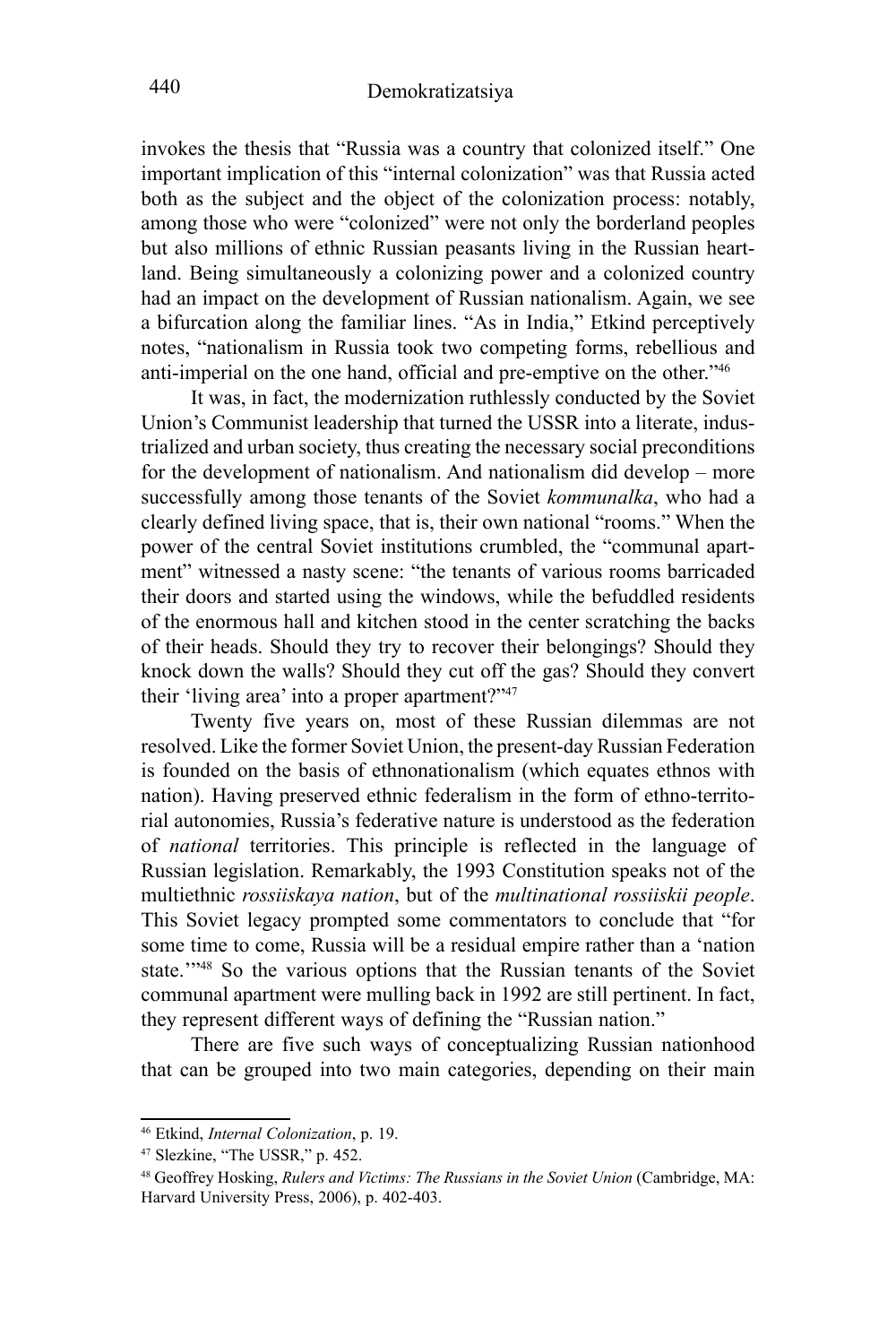organizing principle – a statist/territorial one or an ethno-cultural one.<sup>49</sup> The statist approach offers two ways of defining the Russian nation. Still rather numerous champions of Russia's "imperial mission" argue that the notion of Russianness is forever blended with the notion of empire: there can be no true Russia without the Russian-led multiethnic Eurasian empire.<sup>50</sup> The "greater Russia" is thus defined by the territory of the former empire or at least by a significant chunk of its territory. The other statist/ civic option is to stick with the current territory of post-Soviet Russia and its ethno-federal arrangement, seeking to build what the advocates of this policy call a *mnogonatsional'naya grazhdanskaya natsiya rossiyan* (*rossiiskii* multiethnic civic nation). For their part, ethnic nationalists suggest three ways in which Russian nationhood can be defined today. They conceive Russia either as a community of ethnic Russians, or a community of Eastern Slavic peoples, or as a community of Russian speakers.<sup>51</sup>

The analysis of the Russian leadership's concrete nation-building practices over the past twenty plus years demonstrates that the Kremlin's policies were extremely ambiguous, vacillating at different times between all the above options.<sup>52</sup> Oxana Shevel has suggested that the way out of

<sup>49</sup> Recently, a number of leading students of Russian nationalism argued for the need to question the relevance of traditional ideological "watersheds" of the Russian nationalist movement, including the distinction between "imperial" nationalism and "ethno-cultural" nationalism. They contend that these represent the "ideal types," whereas in reality the fault-lines are blurred and there could be any number of various constellations. (See Marlene Laruelle, "Rethinking Russian Nationalism: Historical Continuity, Political Diversity, and Doctrinal Fragmentation," in Laruelle, *Russian Nationalism*, p. 33, 41-44.) Writing in the same edited volume, Alexander Verkhovsky asserts that "the old dilemma of ethnic versus imperial nationalism is gradually falling into disuse. The Russian Empire is no longer a compelling goal, but neither is the idea of Russia as a civic nation. Neither civic nor even imperial, today's Russian nationalism is instead almost exclusively ethnic." However he concedes that in Russia there has emerged an informal "two-party system" – "the moderate nationalism of the government and the radical nationalism of the populists." The governing elites are predominantly *gosudarstvenniki* (statists), while the populists are mostly ethnic nationalists. (See Verkhovsky, "Future Prospects," p. 89, 100.) As my focus is precisely on how the new generation of Russian ethnic nationalists challenges what they regard as the anti-national imperial state, I hold that the distinction between statist/imperial nationalism and ethno-cultural nationalism is still quite pertinent.

<sup>50</sup> V.I. Terekhov, "Rossiia: neizbezhnost' imperii," *Vestnik Moskovskogo universiteta*, Series 8 (History), no. 5 (1993): 52-57.

<sup>51</sup> Hosking, "Can Russia Become a Nation-State?"; Vera Tolz, "'Homeland Myths' and Nation-State Building in Postcommunist Russia," *Slavic Review* 57, no. 2 (1998): 267-294; idem, "Forging the Nation: National Identity and Nation Building in Post-Communist Russia," *Europe-Asia Studies* 50, no. 6 (1998): 993-1022; Oxana Shevel, "Russian Nation-building from Yel'tsin to Medvedev: Ethnic, Civic or Purposefully Ambiguous?" *Europe-Asia Studies* 63, no. 2 (2011): 179-202.

<sup>52</sup> Petr Panov, "Nation-building in Post-Soviet Russia: What Kind of Nationalism Is Produced by the Kremlin?" *Journal of Eurasian Studies* 1, no. 1 (2010): 85-94; Peter Rutland, "The Presence of Absence: Ethnicity Policy in Russia," in Julie Newton and William Tompson, eds., *Institutions, Ideas and Leadership in Russian Politics* (New York: Palgrave Macmillan,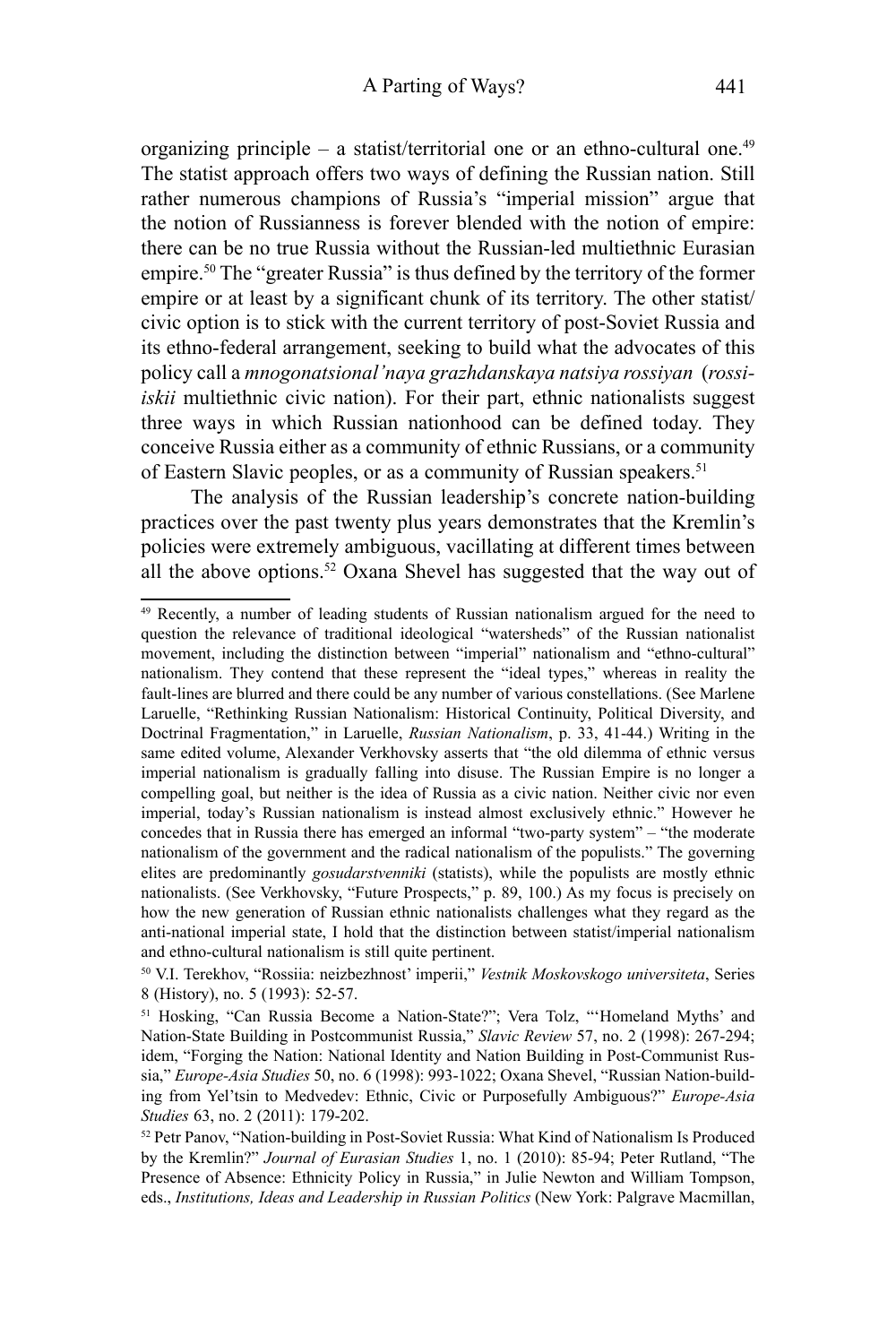the Russian nation-building conundrum might be found through the dexterous deployment by the powers-that-be of the notion of *sootechestvenniki* (compatriots). Being vaguely defined in Russian legislation, this notion, Shevel argues, could help Russia's governing elites to continue pursuing their policy of choice – namely, perpetuating the ambiguity of its stand on the nation-building dilemmas and at the same time seeking to gain maximum benefit from its ambivalent position.<sup>53</sup>

# **Putin and the** *Russkii Mir*

There is no question that the Kremlin leadership would love to indefinitely postpone the solution of the intractable problem of how precisely Russian nationhood should be defined. They seem perfectly content with the highly ambiguous status quo. However, Russia's domestic developments as well as its continuing involvement in the armed conflict in Ukraine are limiting the ruling elites' room for maneuver. Following the December 2011 parliamentary election, which caused unprecedented public protests, Russian elites have witnessed a progressive erosion of the legitimacy of the authoritarian political regime they had built over the last two decades.<sup>54</sup> The acute deficit of public trust is caused by the pervasive sense of alienation. Its main sources are, on the one hand, rampant corruption and unbridled rent-seeking of the bulk of Russia's bureaucratic class and, on the other, the significant spike in interethnic tension, particularly in the large urban centers which attract the flows of incoming migrant workers from the non-Russian regions of the country (as well as outside Russia proper). At the same time, Russia's annexation of Crimea and its persistent efforts to destabilize the Kyiv government through its support of the separatist enclaves in Ukraine's south-eastern provinces compelled the Kremlin to employ in its propaganda a particularly inflammatory rhetoric whereby a special emphasis is placed on ethnic kinship with the members of the "broader *Russkii Mir*" across the border.<sup>55</sup>

<sup>2010): 116-136;</sup> Viacheslav Morozov, *Rossiia i drugie: identichnost' i granitsy politicheskogo soobshchestva* (Moscow: Novoe literaturnoe obozrenie, 2009); Vera Tolz, "The Search for a National Identity in the Russia of Yeltsin and Putin," in Y. Brudny, S. Hoffman and J. Frankel, eds., *Restructuring Post-Communist Russia* (Cambridge and New York: Cambridge University Press, 2004): 160-178; George W. Breslauer and Catherine Dale, "Boris Yel'tsin and the Invention of a Russian Nation-State, *Post-Soviet Affairs* 13, no. 4 (1997): 303-332. 53 Shevel, "Russian Nation-building." See also Alexander Kozin, "'The Law of Compatriot': Toward a New Russian National Identity," *Russian Journal of Communication* (2015), DOI: 10.1080/19409419.2015.1082439.

<sup>&</sup>lt;sup>54</sup> For a comprehensive discussion of recent political trends in Russia, see Kirill Rogov, ed., *Osnovnye tendentsii politicheskogo razvitiia Rossii v 2011-2013 gg.: Krizis i transformatsiia rossiiskogo avtoritarizma* (Moscow: Fond 'Liberl'naiia missiia,' 2014).

<sup>55</sup> Marlene Laruelle, "Russia as a 'Divided Nation,' from Compatriots to Crimea," *Problems of Post-Communism* 62, no. 2 (2015): 88-97; Yuri Teper, "Official Russian Identity Discourse in Light of the Annexation of Crimea: National or Imperial," *Post-Soviet Affairs* (2015),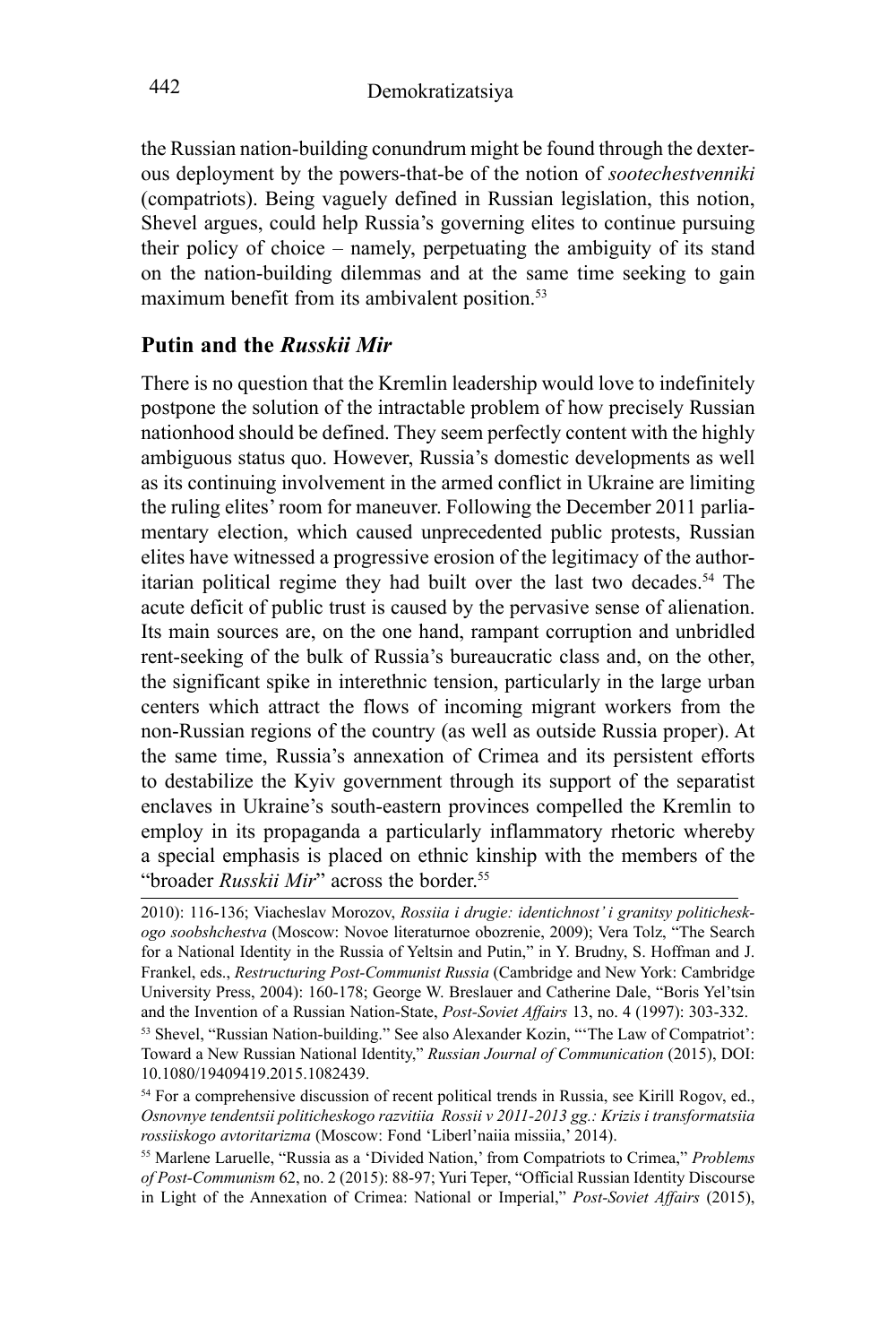The combination of domestic and external developments appears to have prompted the Russian leadership to spell out where they stand on the "national issue" and in particular on the Russian (*russkii*) question. As Putin himself readily acknowledged, for Russia, given the country's linguistic, cultural and ethnic diversity, the "national question" is of utmost importance. In a programmatic article headlined "Russia: The National Question" and published in *Nezavisimaya gazeta*,<sup>56</sup> Russia's "national leader" sought to prove his nationalist credentials and persuade the voters, above all, Russian nationalists, that the kind of nationalism he champions is best suited for Russia.

Yet Putin's lengthy essay (as well as his subsequent speeches and interviews on the subject) has only proved that he is well behind the curve: the set of principles that Putin advanced in his article boil down to an eclectic amalgam of the dated tenets of "imperial" ("civilizational") nationalism,<sup>57</sup> the promises to strictly regulate labor migration and some rhetoric borrowed from the vocabulary of Russian ethnic nationalists meant to demonstrate that he is one of their own kind. For Putin, Russia is a "unique civilization" where the model of nation-state is inapplicable, the more so, he asserted, that this model is currently in deep crisis worldwide. While he repeatedly called Russia a "multiethnic country," he also argued that the Russians are a "state-forming people" whose "great mission" is to "unite and bind" the unique civilization. While a multitude of various ethnic groups reside in Russia, Putin contends that "we are one people" – the creators of a specific "state-civilization (*gosudarstvo-tsivilizatsiya*)" where "there are no national minorities" and all residents are united by "common culture and common values." Putin does not specify, though, what is the nature of these "common binding values." As Aleksandr Verkhovsky aptly noted, "our 'civilization' itself remains a rather murky notion: the only thing which is really important about it is that it does exist."<sup>58</sup> The bottom line of Putin's thesis is this: "historic Russia" (in the form of the Soviet Union, which had basically been the reincarnation of the Russian Empire) tragically perished in 1991 due to the irresponsibility and voluntarism of top Soviet policymakers, including the Russian ones. The

DOI: 10.1080/1060586X.2015.1076959. For a cogent analysis of the *Russkii Mir* project, see Marlene Laruelle, *The 'Russian World': Russia's Soft Power and Geopolitical Imagination* (Washington, D.C.: Center on Global Interests, 2015).

<sup>56</sup> Vladimir Putin, "Rossiia: natsional'nyi vopros," *Nezavisimaia gazeta*, January 23, 2012, http://www.ng.ru/politics/2012-01-23/1\_national.html

<sup>57</sup> See Emil' Pain, "Imperskii natsionalizm (Vozniknovenie, evoliutsiia i politicheskie perspektivy v Rosii)," *Obshchestvennye nauki i sovremennost'*, no. 2 (2015): 54-71; idem, *Mezhdu imperiei i natsiei: Modernistskii proekt i ego traditsionalistskaia al'ternativa v natsional'noi politike Rossii* (Moscow: Fond 'Liberal'naia missiia,' 2003).

<sup>58</sup> Aleksandr Verkhovsky, "Etnopolitika federal'noi vlasti i aktivizatsiia russkogo natsionalizma," *Pro et Contra* 18, no. 1-2 (2014), p. 21.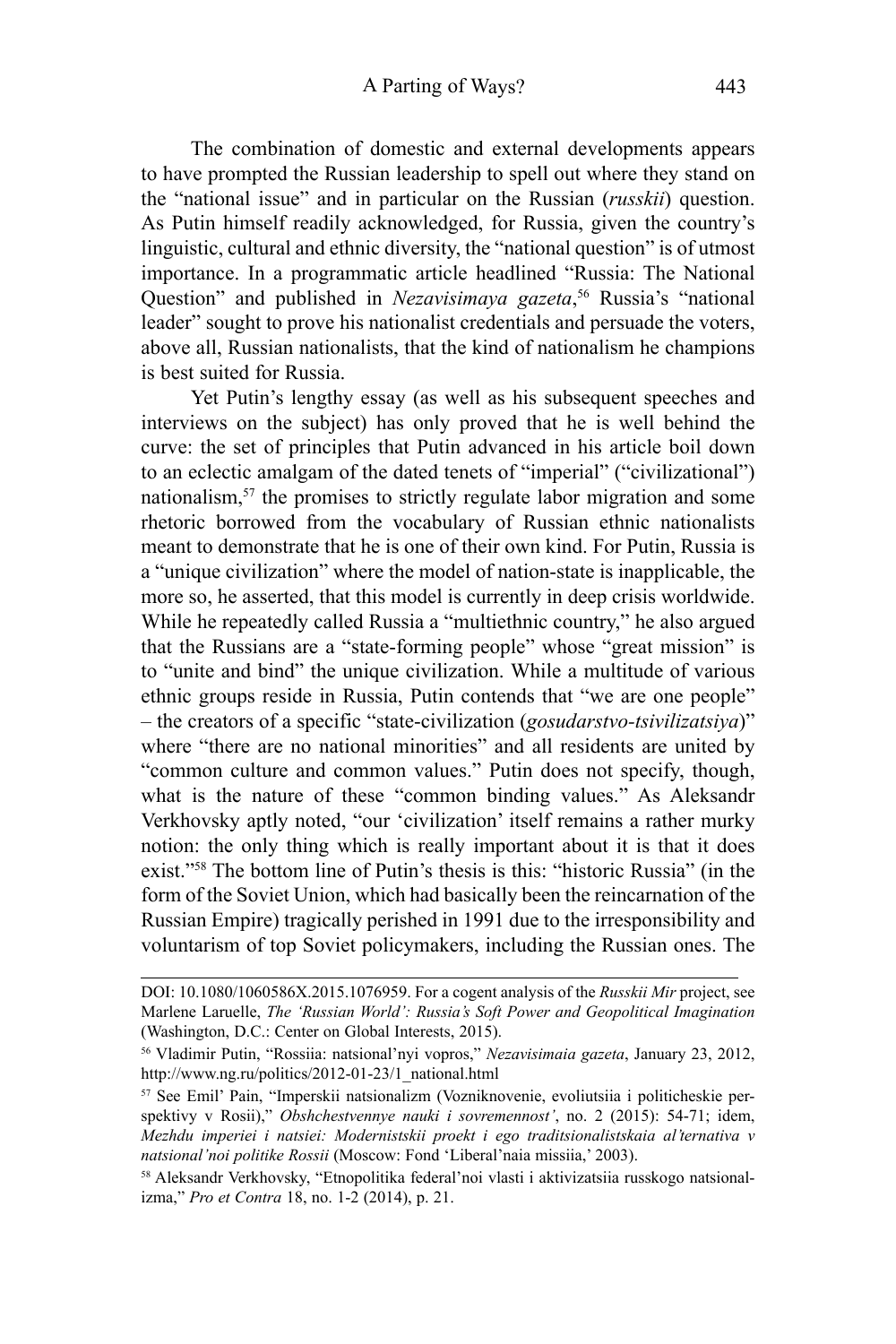bulk of "historic Russia" was salvaged and reconstituted as the present-day Russian Federation. This largest remnant of the unique Russian civilization created over the thousand-year period should be preserved at all costs, and the political system that Putin is now presiding over is the best instrument available to secure the state's integrity. No major changes are desirable, and preserving the status quo is the best guarantee for the country's long-term stability. (Notably, the Kremlin treats the seizure of Crimea not as a brazen violation of the status quo propped up by international law but as righting the wrongs of the past and the "restoration of justice.") $59$ 

Although the circumstances forced Putin to speak out, his position remains ambiguous, representing a mixture of the statist, ethnic and neo-imperial discourses. He appears to reject the idea of Russian nationstate in favor of the concept of the "unique civilization." At the same time, however, he almost never uses the term *rossiiskii*, whereas the term *russkii* is scattered all over the place in his *Nezavisimaya gazeta* piece and in the triumphant March 18, 2014 "Crimea speech." Furthermore, as the Ukraine crisis unfolded and the armed conflict broke out in the country's east, the notion of *Russkii Mir* has become a mainstay of Kremlin official statements. But make no mistake: Putin's deepest instinct is a statist one: like most Russian rulers past and present, he is a typical *gosudarstvennik* (champion of a strong state). Throughout Russian history, statists have tended to hold a pragmatic view of nationalism, seeing it mostly as an instrument to strengthen state institutions and bolster the authority of the ruling class.60 This tendency to manipulate and instrumentalize nationalist sentiment can be clearly seen in Nicholas I's ideology of "Official Nationality," Alexander III's "Russian National Myth," Stalin's "National-Bolshevism," as well as in the most recent efforts of Russian authorities to harness Russian nationalism in order to boost their eroding popularity and broaden their social base.61 The Kremlin leadership is perfectly aware

<sup>59</sup> See Vladimir Puitn, "Obrashchenie Prezidenta Rossiiskoi Federatsii," March 18, 2014, http://kremlin.ru/transcripts/20603

<sup>60</sup> It gradually dawned even on Aleksandr Dugin, one of the most ardent supporters of the Russian president's recent policies, that Putin's approach to nationalism is essentially a pragmatic and instrumentalist one. "Before, we could have an illusion that Putin himself is a Eurasian patriot, a defender of Orthodox identity," Dugin said. "His hesitation now [to invade Ukraine] is a sign that he has followed this line by some pragmatic calculations, by some realistic understanding of politics." See Paul Sonne, "Russian Nationalists Feel Let Down by Kremlin, Again," *Wall Street Journal*, July 4, 2014, http://online.wsj.com/articles/ russian-nationalists-feel-let-down-by-kremlin-again-1404510139.

<sup>61</sup> Nicholas Riasanovsky, *Nicholas I and Official Nationality in Russia* (Berkeley: University of California Press, 1959); Andrei Zorin, "Ideologiia 'Pravoslviia-Samoderzhaviia-Narodnosti': Opyt rekonstruktsii," *Novoe Literaturnoe Obozrenie* 26 (1996): 86-101; Peter Waldron, "The Legacy of Count Sergei Uvarov," in Michael Branch, ed., *Defining Self: Essays on Emergent Identities in Russia Seventeenth to Nineteenth Centuries* (Helsinki: Finnish Literature Society, 2009), p. 211-223; Alexei Miller, "'Official Nationality'? A Reassessment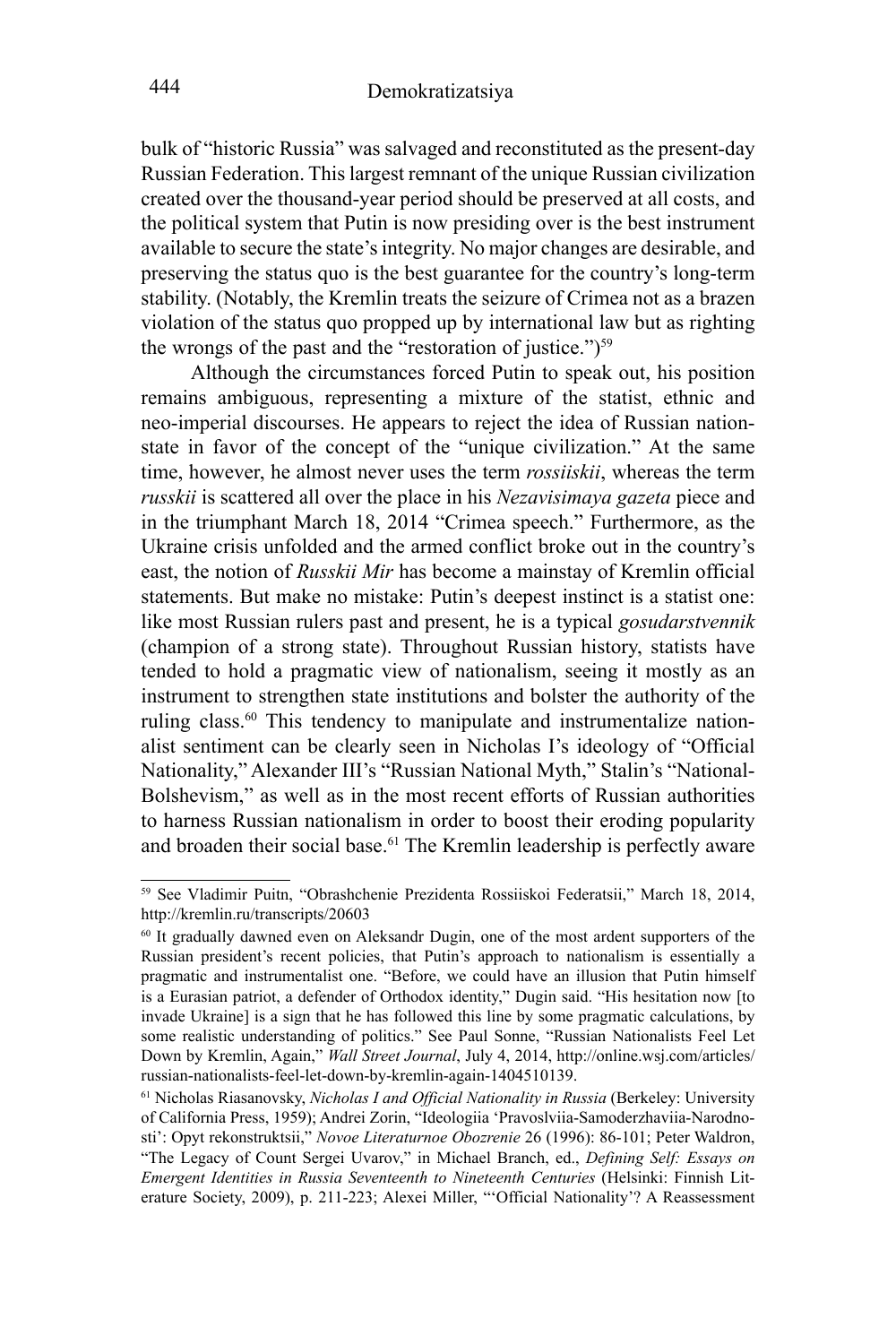of the fact that the collapse of the Soviet Union did not lead to the eradication of imperial relations. So long as genuine federalism in the Russian Federation is absent, the state will remain, in its essence, an imperial entity. Such a quasi-imperial state – a "mini-empire" or a "rump empire" as some commentators call it<sup>62</sup> – can be ruled only undemocratically, keeping both Russian ethnic nationalism and ethnic nationalisms of non-Russians in check. Notably, Putin lashed out against the slogan "Russia for the Russians" and simultaneously warned that any attempts to set up regionbased political parties would not be permitted.63 Such statements indicate that force will be necessary to maintain his vision of a "unique Russian civilization."

But how forceful can Putin be, if a large number of nationalists are not behind him? True, following the seizure of Crimea, Russia saw an unprecedented upsurge of patriotic sentiment and Putin's approval rating ran sky-high.<sup>64</sup> There was talk about the beginning of the "Russian Spring" and the *reconquista* aimed at the gathering of the lost parts of *Russkii Mir*. 65 As a sizeable proportion of Russian nationalists came to believe that Putin started fulfilling important items of their program, the anti-government sentiment within the nationalist movement dropped significantly.<sup>66</sup> Yet the Kremlin's obvious reluctance to launch a full-scale invasion of eastern

63 Putin, "Rossiia: natsional'nyi vopros."

of Count Sergei Uvarov's Triad in the Context of the Politics of Nationalism, 1820-1850," in Branch, ed., *Defining Self*, p. 224-243; Richard Wortman, "National Narratives in the Representation of Nineteenth-Century Russian Monarchy," in Wortman, *Russian Monarchy*, p. 152-169; Jorg Baberowski, "Stalinizm i natsiia: Sovetskii Soiuz kak mnogonatsional'noe gosudarstvo, 1917-1953," *Ab Imperio*, no. 1 (2006): 177-196; Erik Van Ree, "The Concept of 'National-Bolshevism': An Interpretative Essay," *Journal of Political Ideologies* 6, no. 3 (2001): 289-307; David Brandenberger, *National Bolshevism: Stalinist Mass Culture and the Formation of Modern Russian National Identity, 1931-1956* (Cambridge, Mass.: Harvard University Press, 2002); Veljko Vujacic, "Stalinism and Russian Nationalism: A Reconceptualization," *Post-Soviet Affairs* 23, no. 2 (2007): 156-183; Verkhovsky, "Etnopolitika federal'noi vlasti," p. 20-23.

<sup>62</sup> Emil' Pain, *Rasputitsa: Polemicheskie razmyshleniia o predopredelennosti puti Rossii* (Moscow: ROSSPEN, 2009), p. 111. Remarkably, the term "rump empire" appears to have been first introduced by Arthur Moeller van den Bruck when he characterized, in his 1923 treatise *Das dritte Reich*, the postimperial Weimar Germany: "The Revolution left us to live in a Rump Empire whose mutilated shape we do not recognize as the German Empire of the German Nation." See Arthur Moeller van den Bruck, *Germany's Third Empire* (London: Arktos Media Ltd., 2012), p. 217.

<sup>64</sup> Vladimir Frolov, "Crimea Helped Putin Hijack the Nationalists," *Moscow Times*, April 13, 2014, http://www.themoscowtimes.com/opinion/article/crimea-helped-putin-hijack-the-nationalists/497956.html

<sup>65</sup> Marlene Laruelle, "Russian Nationalism and Ukraine," *Current History* (October 2014): 272-277; idem, "The Three Colors of Novorossiya, or the Russian Nationalist Mythmaking of the Ukrainian Crisis," *Post-Soviet Affairs* (2015): 1-20, http://dx.doi.org/10.1080/10605 86X.2015.1023004.

<sup>66</sup> Pain, "Imperskii natsionalizm," p. 58.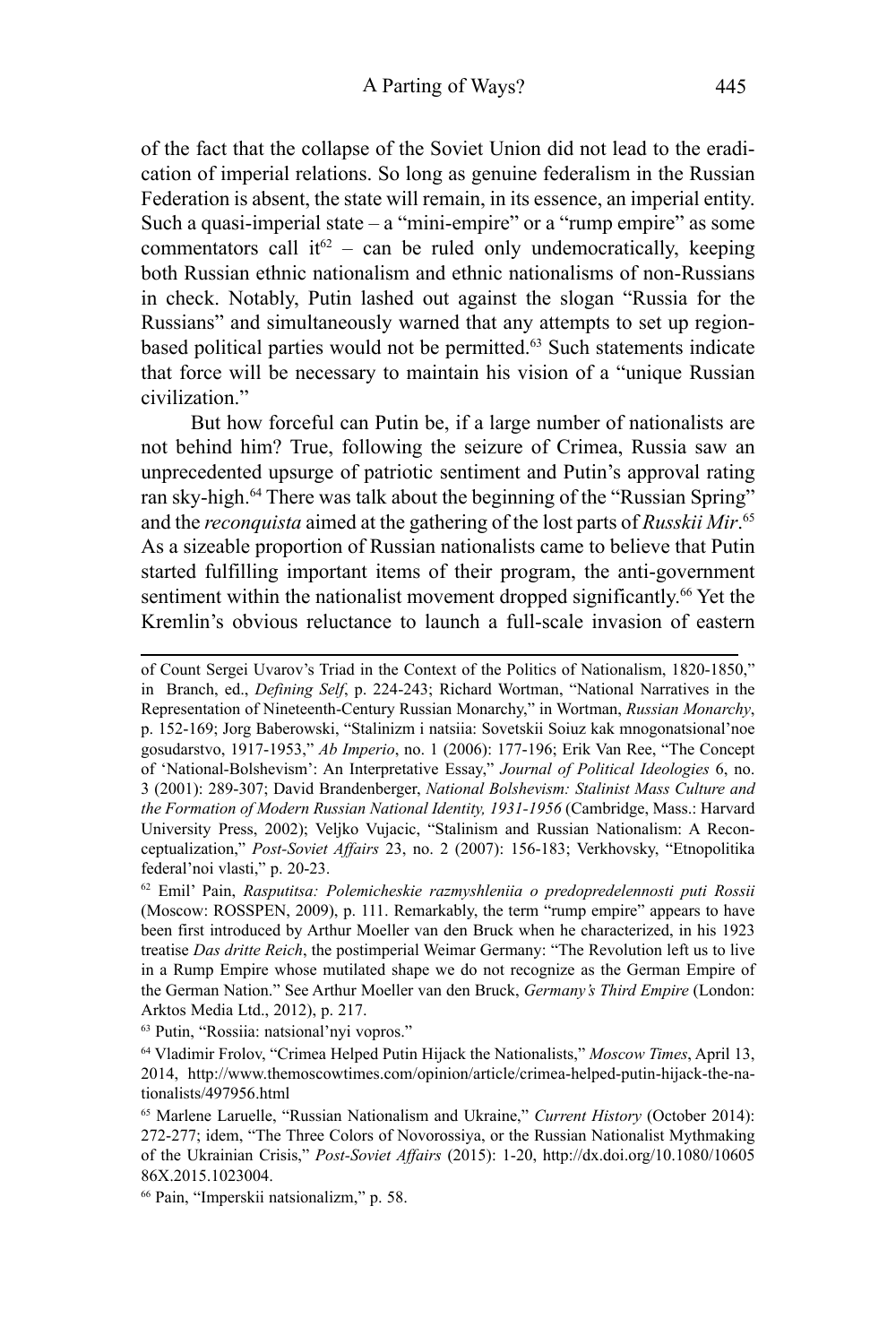Ukraine caused much disappointment within Russia's radical nationalist milieu.67 Valery Solovei, a historian and nationalist politician, concedes that immediately "after Crimea" some segments of Russian patriotic forces harbored a "poorly grounded hope" that the Kremlin leadership had embarked on a genuine "pro-Russian" course, and they gave Putin a "credit of trust." But as they began to sense that Putin had let them down, Solovei argues, the bulk of Russian nationalists have returned to the ranks of the anti-Kremlin opposition.68 Indeed, it was naïve to believe, echoes another nationalist intellectual, the historian Sergei Sergeev, that an "anti-national" polity such as the contemporary Russian Federation could be so easily transformed into a "Russian national state." "Only a national state like the [19<sup>th</sup>-century] Prussia or Piedmont can carry out national irredenta," contends Sergeev, adding that "it is impossible to do beyond one country's borders what is not being done within them." Sergeev is convinced that the Kremlin has skillfully used Russian nationalists in its geopolitical gambit but is not going to pursue the nationalist agenda. For him, the only way for Russian "national democracy" to save whatever is left of its former prestige is to immediately distance itself from the Kremlin's policies.<sup>69</sup> Emil' Pain, one of the leading students of nationalism in Russia, appears to have arrived at the same conclusion. The nationalist movement will continue to develop in Russia, Pain argues. It will strive to stay independent of the Kremlin, evolving, "on the basis of anti-imperialist and pro-democratic ideology, into a genuine opposition to the powers-that-be."<sup>70</sup>

## **Russian Nationalist Desires for Democracy**

What the Kremlin leadership appears to have been slow in grasping is the dramatic transformation of the Russian nationalist movement that had taken place over the past several years.<sup>71</sup> Three developments in particular stand out. First is the sharp rise in Russian ethnic sentiment that is partially reflected in the growing popularity of the slogan "Russia for the Russians." It would be an oversimplification to dismiss it as the manifestation of primitive xenophobia. Second, although the Russian nationalist movement remains deeply divided, some younger and better educated

<sup>67</sup> Sonne, "Russian Nationalists Feel Let Down by Kremlin"; Fred Weir, "With Ukrainian Rebels on the Ropes, Some Russians Ask: Where Is Putin?" *Christian Science Monitor*, July 7, 2014, http://www.csmonitor.com/World/Europe/2014/0707/ With-Ukraine-rebels-on-the-ropes-some-Russians-ask-Where-is-Putin-video.

<sup>68</sup> See Aleksei Polubota, "Razocharovanie patriotov," *Svobodnaia pressa*, July 8, 2014, http:// svpressa.ru/politic/article/91987/.

<sup>69</sup> Sergei Sergeev, "'Novorossiya' kak problema russkogo natsionalizma," *Ural*, no. 1 (2015), http://magazines.russ.ru/ural/2015/1/14se.html.

<sup>70</sup> Pain, "Imperskii natsionalizm," p. 67.

<sup>71</sup> Pain, "Ksenofobiia i natsionalizm"; Nicu Popescu, "The Moscow Riots, Russian Nationalism and the Eurasian Union," *EU Institute for Security Studies Brief Issue* 42 (2013): 1-4.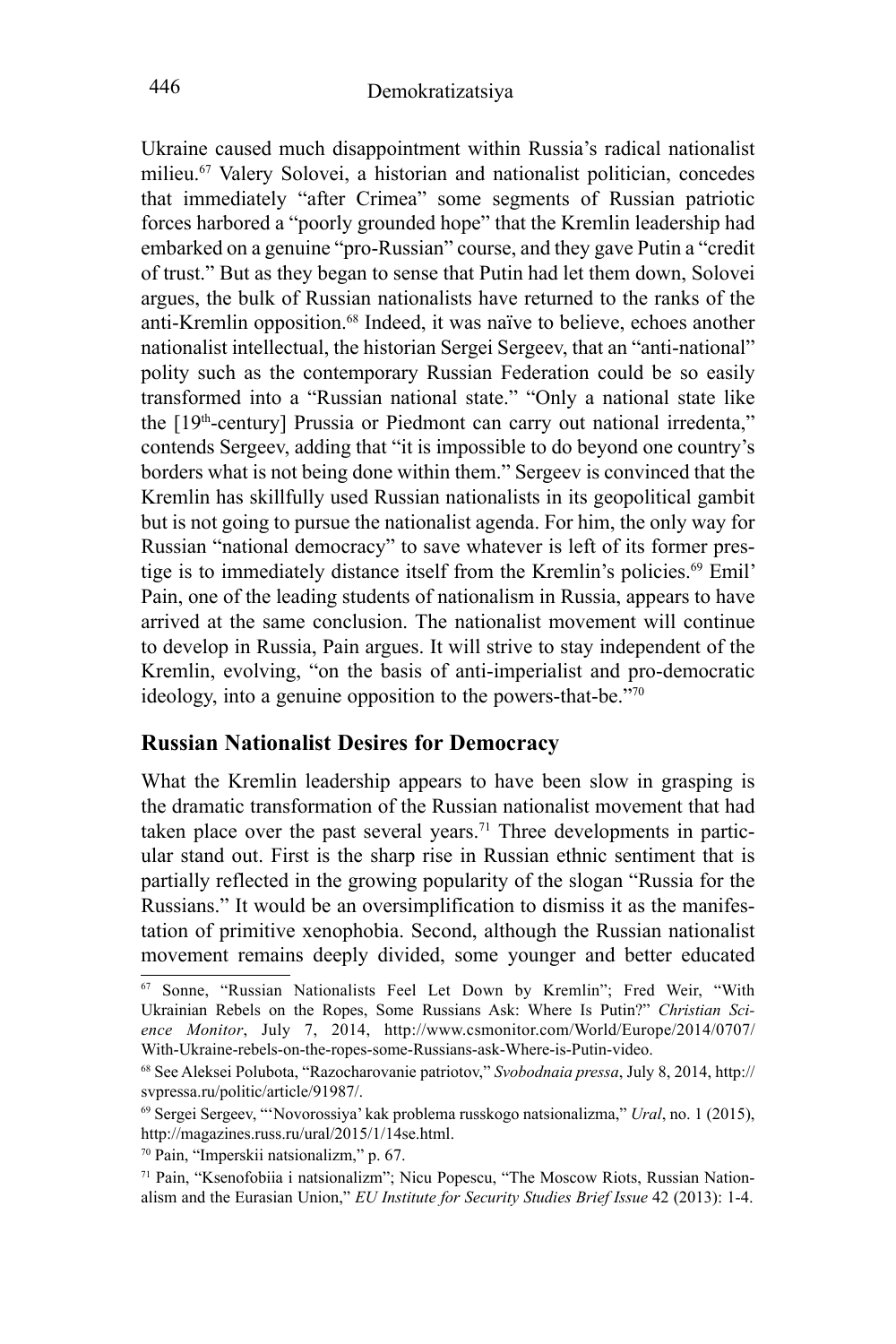nationalist thinkers have drifted away from worshipping the authoritarian state towards accepting the values of democracy. They now call for the merger of nationalist and democratic principles and advocate the forming of a broad national-democratic movement to fight the ruling autocratic regime. Finally, the new generation of Russian nationalists argues for the need to repudiate all the residual elements of imperial, messianic and neo-Eurasianist doctrines and concentrate, as the late Alexander Solzhenitsyn suggested, on the "rebuilding" of Russia.<sup>72</sup> The Russia they talk about is post-Soviet Russia within its present borders, and some of them are prepared to see Russia's territory shrinking rather than expanding in the future.

It is this group of young Russian nationalists, who style themselves as the "Third Wave" of the Russian nationalist movement<sup>73</sup> that, to my mind, presents the most serious challenge to Russia's powers-that-be on a badly fragmented nationalist front.<sup>74</sup> Remarkably, the main focus of their

 $72$  On Solzhenitsyn's nationalist views, see Michael Confino, "Solzhenitsyn, the West, and the New Russian Nationalism," *Journal of Contemporary History* 26, no. 3-4 (1991): 611-636. 73 Sergei Sergeev, "'Rusizm': tret'ia volna," *Politicheskii klass*, no. 6 (2008), http://www. intelros.ru/intelros/reiting/reyting\_09/material\_sofiy/8625-rusizm-tretya-volna.html. Two previous "waves" of Russian nationalism – the so-called "Russian Party" of the late Soviet era and neo-Eurasianism of the 1990s -- are discussed in Aleksandr Baigushev, *Russkaia partiia vnutri KPSS* (Moscow: Algoritm-Kniga, 2005); Nikolai Mitrokhin, *Russkaia partiia: Dvizhenie russkikh natsionalistov v SSSR, 1953-1985* (Moscow: Novoe literaturnoe obozrenie, 2003); Yitzhak M. Brudny, *Reinventing Russia: Russian Nationalism and the Soviet State, 1953-1991* (Cambridge, MA: Harvard University Press, 1998); Wayne Allensworth, *The Russian Question: Nationalism, Modernization, and Post-Communist Russia* (Lanham, MD: Rowman & Littlefield Publishers, 1998); Stephen Carter, *Russian Nationalism: Yesterday, Today, Tomorrow* (New York: St. Martin's, 1990); John Dunlop, *The Faces of Contemporary Russian Nationalism* (Princeton: Princeton University Press, 1983); Marlene Laruelle, ed., *Russian Nationalism and the National Reassertion of Russia* (London; New York: Routledge, 2009); idem, *In the Name of the Nation: Nationalism and Politics in Contemporary Russia* (New York: Palgrave Macmillan, 2009); idem, *Russian Eurasianism: An Ideology of Empire*  (Washington, DC: Johns Hopkins University Press, 2008).

 $74$  This section of the essay draws on numerous writings of the "third wave" nationalists; these include Sergei Sergeev, *Prishestvie natsii?* (Moscow: Skimen, 2010); idem, "Russkoe i russko-sovetskoe," *Voprosy natsionalizma*, no. 12 (2012): 93-101; idem, "Natsiia est' poniatie politicheskoe," *Voprosy natsionalizma*, no. 9 (2012): 114-129; idem, "Natsiia v russkoi istorii," *Moskva*, no. 6 (2009): 141-159; idem, "Dvorianstvo kak ideolog i mogil'shchik russkogo natsiostroitel'stva," *Voprosy natsionalizma*, no. 1 (2010): 26-48; idem, "Zametki o natsional'nom," *Logos*, no. 1 (2007): 203-209; idem, "Pamiati Vadima Tsymburskogo," *Moskva*, no. 5 (2009): 168-171; Tatiana Solovei and Valery Solovei, *Nesostoiavshaiasia revoliutsiia: Istoricheskie smysly russkogo natsionalizma* (Moscow: Feoriia, 2009); Valery Solovei, *Krov' i pochva russkoi istorii* (Moscow: Russkii mir, 2008); idem*, Russkaia istoriia: novoe prochtenie* (Moscow: AIRO-XXI, 2005); idem, "Russkie kak etnoklass," *Voprosy natsionalizma*, no. 1 (2010): 57-66; Mikhail Remizov, *Opyt konservativnoi kritiki*  (Moscow: Pragmatika kul'tury, 2002); idem, "Piat' prichin byt' russkim," *Ekspert*, no. 36 (2011), http://expert.ru/expert/2011/36/pyat-prichin-byit-russkimi/; idem, "Russkii natsionalizm kak ideologiia modernizatsii," *Logos*, no. 1 (2007): 195-202; idem, "Natsiia: konstrukt ili real'nost'," *Voprosy natsionalizma*, no. 1 (2010): 6-11; Pavel Svyatenkov, "Natsionalisty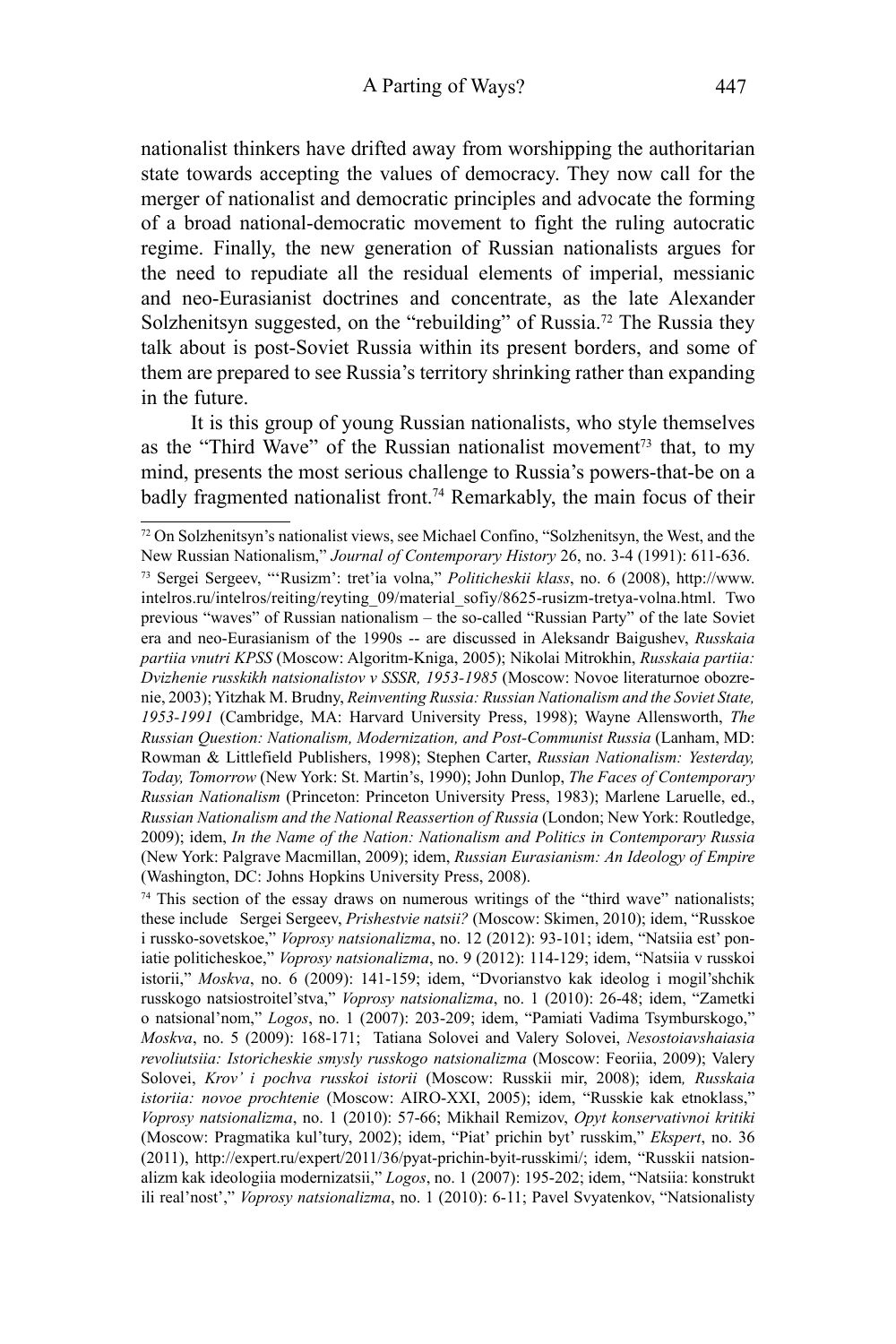writings is on the complicated relationship that Russian ethnic nationalism had with the Russian (imperial) state. They hold that this relationship needs to be thoroughly reinterpreted. Here are their key theses. The Russian state in all its historical forms (imperial, Soviet and post-Soviet) has been – and remains – anti-national. Throughout Russian history there existed an eternal contradiction between the mass of Russian people (who served as a principal human resource for empire-building) and a largely cosmopolitan imperial elite. The contradiction between the *narod* and the elites seen by the common folk as the "other" generated the internal tension that would periodically burst out onto the surface during the periods of Russian *smuta* – the recurrent "time of troubles." Both in the 1917 Revolution and in the 1991 political upheaval there was an element of Russian national revolt against the empire. In both cases, it was a combination of the cultural and social protest against the rulers whose outlook on the fundamentals of social life sharply differed from that of the Russian masses. (Interestingly, the possibility of such a clash was forecast as early as 1839 by Marquis de Custine who prophesied that one day in Russia there would be a "revolution

vykhodiat iz politicheskogo podpol'ia," APN.ru, April 24, 2013, http://www.apn.ru/publications/article28998.htm; idem, "Putin predlagaet Rossii to, chto razrushaet Evropu," APN. ru, January 24, 2012, http://www.apn.ru/publications/article25774.htm; idem, "Vozmozhna li rossiiskaia identichnost'," *Voprosy natsionalizma*, no. 3 (2010): 3-6; idem, "K voprosu o natsii," *Voprosy natsionalizma*, no. 1 (2010): 12-16; idem, "Imperiia i ee impertsy," APN.ru, June 23, 2006, http://www.apn.ru/publications/article9903.htm; Konstantin Krylov, *Russkie vopreki Putinu* (Moscow: Algoritm, 2012); idem, "Natsiia kak sub'ekt konflikta," *Voprosy natsionalizma*, no. 3 (2010): 7-23; idem, Natsionalizm kak predmet issledovaniia, *Voprosy natsionalizma*, no. 1 (2010): 3-6; Oleg Kil'dyushov, "Nashe delo – pravoe," *Moskva*, no. 10 (2008): 169-175; idem, "Po sledam nashikh vystuplenii," *Logos*, no. 1 (2007): 156-176; idem, "Russkii natsionalizm kak problema rossiiskoi obshchestvennosti," *Logos*, no. 2 (2006), http://magazines.russ.ru/logos/2006/2/ki12.html; Aleksandr Khramov, "Natsionalizm i modernizatsiia," *Voprosy natsionalizma*, no. 1 (2010), 30-45; idem, "Rossiiskaia Federatsiia kak nasledie Lenina—Stalina," *Voprosy natsionalizma*, no. 4 (2010), 18-38; Oleg Nemensky, "Nasledie i vybor," APN.ru, January 24, 2012, http://www.apn.ru/publications/article25775. htm; idem, "Russkaia zemlia kak bazovoe poniatie geopolitiki Rossii," Russkie.org, January 14, 2011, http://www.russkie.org/index.php?module=fullitem&id=20489; idem, "Russkii mir i russkaia zemlia: territorial'nyi aspekt russkoi identichnosti," Russkie.org, March 5, 2008, http://www.russkie.org/index.php?module=fullitem&id=12160; idem, "Panrusizm," *Voprosy natsionalizma*, no. 3 (2011): 34-43; idem, "Voobrazhaia natsiiu," *Voprosy natsionalizma*, no. 2 (2010): 6-10; idem, "Natsionalizm gorodskoi i sel'skii," *Voprosy natsionalizma*, no. 1 (2010): 49-56; idem, "Russkoe budushchee: v zashchitu etnonatsionalizma," APN.ru, June 18, 2007, http://www.apn.ru/publications/article17274.htm; Aleksandr Samovarov, *Ostanutsia li v Rossii russkie?* (Moscow: Iauza, 2010); idem, *Nuzhno li nam vozvrashchat'sia v SSSR? Russkii proekt* (Moscow: Iauza, 2009); Vadim Tsymbursky, *Ostrov Rossiia: Geopoliticheskie i khronopoliticheskie raboty, 1993-2006* (Moscow: ROSSPEN, 2007); "Rossiia: natsional'noe gosudarstvo ili imperiia? 'Kruglyi stol' zhurnala 'Moskva,'" *Moskva*, no. 5 (2008), 155-180; "Est' li u Rossii natsional'naia elita? 'Kruglyi stol' zhurnala 'Moskva,'" *Moskva*, no. 1 (2010): 152-168; "Russkii vopros segodnia. 'Kruglyi stol' zhurnala 'Moskva,'" *Moskva*, no. 12 (2010), 149-162; "Russkii vopros v sovremennoi Rossii. 'Kruglyi stol,'" *Moskva*, no. 2 (2012), 130-145; "Krakh mul'tikul'turalizma: chto dal'she? Kruglyi stol 'Voprosov natsionalizma,'" *Voprosy natsionalizma*, no. 8 (2011), 23-49.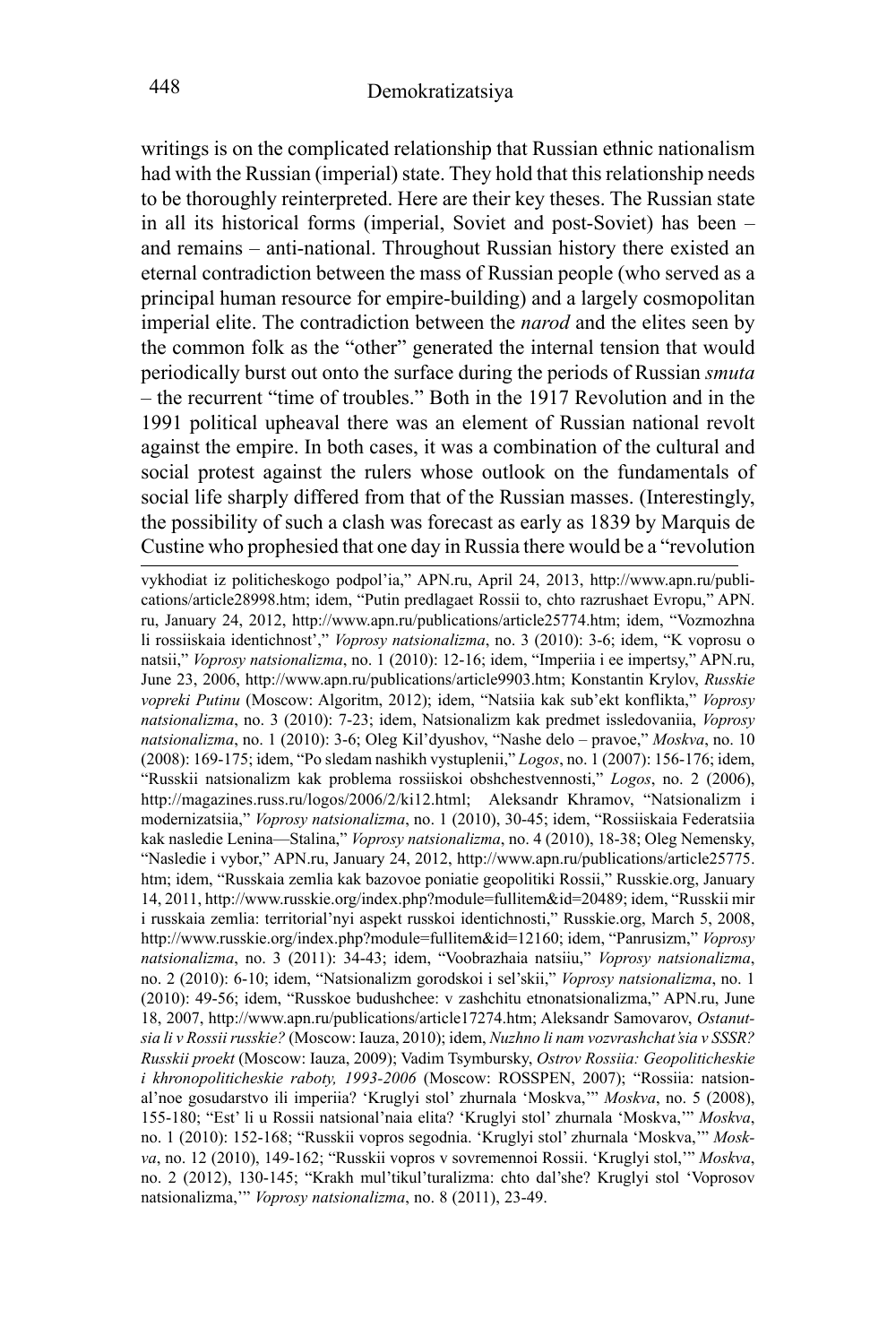of the bearded against the beardless."<sup>75</sup> Likewise, in Etkind's analysis, the noble cause of the internal colonization, which was supposed to bring the fruits of civilization to the benighted subjects of the Russian Empire, is wittily called a "shaved man's burden."76) There is also an interesting paradox: in both cases (that is, in 1917 and in 1991), the Russians managed to destroy the "anti-national" state but they did it under "cosmopolitan" slogans (internationalist communism in 1917, and universal values in 1991), and as a result ended up under imperial rule again.

Now, what did the young Russian nationalists get right in their critique of Russian nationalist tradition? Three main things should be noted here. First, they clearly see the objective anti-imperial role of Russian ethnic nationalism – again, not unlike Etkind, who, drawing on postcolonial writings, argues that Russian nationalism existed in two rival forms, one of which was anti-imperial and rebellious. Objectively, Russian nationalism undermined imperial loyalty in two ways. In the empire's borderlands, Russian nationalism stimulated the rise of other ethnic nationalisms, while in the Russian core lands it was striving to make traditionally unconditional Russian loyalty to the state conditional – predicated on the Russian national character of the ruling regime. This is precisely the reason why both tsars and Communist commissars were wary of Russian ethnic nationalists. Second, the "third wave" nationalist thinkers correctly note that the objective anti-imperial role of Russian nationalism has never been properly understood by nationalists, nor would they draw logical conclusions from it. The thing is that, subjectively, Russian nationalists always wanted the impossible: they were longing for a Russian national state that at the same time would remain an empire. Thus they ended up having contradictory relations with the state: they both challenged it and relied on it for support, being unable to give up the empire which they perceived as the most precious creation of the Russian people.<sup>77</sup> Finally, the young nationalist thinkers conclude, again correctly, that historically, Russian nationalism had a contradictory (and at times, hostile) attitude toward democracy. The objectively democratic character of nationalism as the ideology championing self-determination and people's sovereignty would almost never prompt Russian nationalists to rise against the authoritarian

<sup>75</sup> Marquis de Custine, *Letters from Russia* (London, 1854), p. 455. Quoted in Hosking, "Can Russia Become a Nation-State?" p. 451.

<sup>76</sup> Alexander Etkind, "Bremia britogo cheloveka, ili Vnutrenniaia kolonizatsiia Rossii," *Ab Imperio*, no. 1 (2002): 265-299.

 $77$  I think Hosking has nicely summarized what he sees as a paradox of Russian national identity: "It cannot completely unfold itself *in* the Russian-Soviet state; it however also fears that it will not be able to live on *without* the state." See Geoffrey Hosking, "Russischer Nationalismus vor 1914 und heute: Die Spannung zwischen imperialen und etnischen Bewusstsein," in Andreas Kappeler, ed., *Die Russen: Ihr Nationalbewusstsein in Geschichte und Gegenwart* (Koln: Markus Verlag, 1990), p. 182.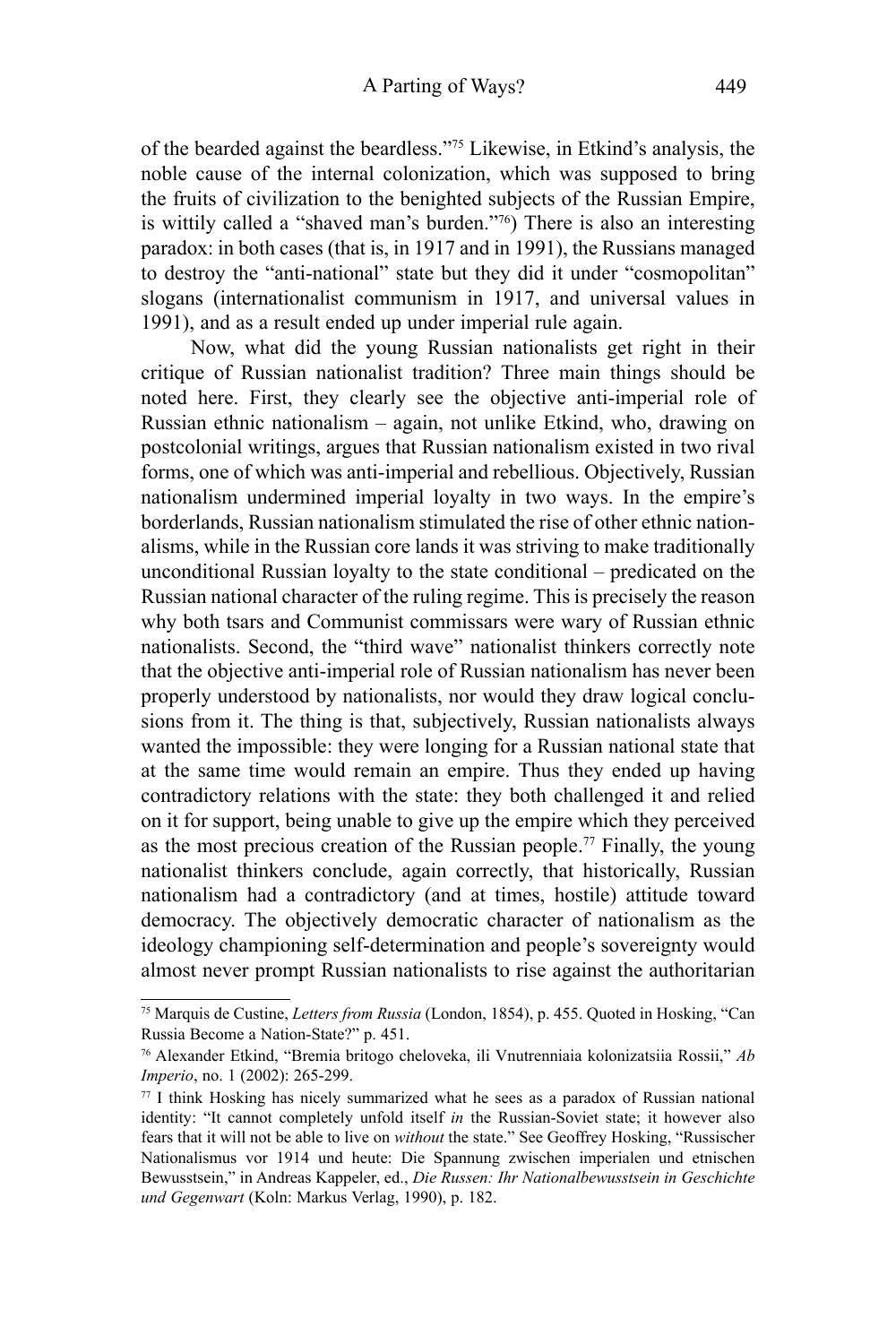political system. The explanation is simple: any attempt to realize full sovereignty for the Russians in the multiethnic land-based empire would inevitably lead to other ethnic groups within the state seeking to exercise the same right. The result would be multiple secessions and the end of the imperial state, which Russian nationalists believed was "theirs" too.<sup>78</sup>

The main conclusion that the representatives of the nationalist "third wave" have made is that they have to whole-heartedly embrace ethnic nationalism against the statist, pre-emptive and ultimately phony nationalism of the Kremlin elites. Thus they resolutely reject the *rossiiskii* definition of the Russian nation as a mere cover-up for the residual imperial situation. Furthermore, they argue, *rossiiskii* is basically a hollow notion: it is redundant for ethnic Russians and unsatisfactory, if not outright suspicious, for those with a different ethnic identity. However, they are also quick to add that, in principle, they are in no way against the idea of a civic nation. Nation as a community of citizens is the ultimate goal, but it can be achieved, they argue, only through mobilization of ties based on ethnic solidarity.

However, unlike more radical nationalists whose views border on racism, the group's championing of ethnic nationalism comes with three important reservations. First, the overwhelming majority of the young nationalist thinkers propose to define ethnos in cultural and political rather than in biological or narrowly religious terms (although there is no complete consensus on this within the group). Put another way, they uphold the more inclusive "[Mikhail] Katkov tradition" with its emphasis on culture, language and respect for the state's laws against the "[Ivan] Aksakov tradition" with its exclusivist equating of Russianness and Orthodoxy.79 Second,

 $78$  The argument that the Russian Empire could be governed only autocratically was clearly formulated by Prince Aleksandr Andreevich Bezborodko (who was of Ukrainian origin) in the 1799 memorandum to Emperor Paul I: "Russia is an autocratic state. Its size, the variety of its inhabitants and customs, and many other considerations make it the only natural form of government for Russia. All arguments to the contrary are futile, and the least weakening of the autocratic power would result in the loss of many provinces, the weakening of the state, and countless misfortunes for the people." See Marc Raeff, ed., *Plans for Political Reform in* 

<sup>&</sup>lt;sup>79</sup> The opposition between these two schools of thought was noted and commented on already in the early 1860s. In September 1863, Mikhail Saltykov-Shchedrin registered the upsurge of patriotic sentiment among the Russian youth caused by the Polish Uprising. Russia's young people, noted Saltykov, were burning with desire to uphold the "cause of the Russian people," proudly proclaiming that "we are Russians." This was all good and well, the writer said sarcastically, but it would be very helpful if these young people were better instructed as to what precisely was the "cause of the Russian people." It is a moot question, he added: "there is nothing specific on this issue in Russia's laws, and the learned specialists are constantly contradicting one another and engaged in mutual strife over this matter," as Aksakov advanced one set of ideas and Katkov the other one. See M.E. Saltykov-Shchedrin, *Sobranie sochinenii*. In 20 vols. (Moscow, 1965) 6, p. 119. For a more detailed discussion of Katkov's and Aksakov's interpretations of the notion of "nation," see Aleksei Miller, "Istoriia poni-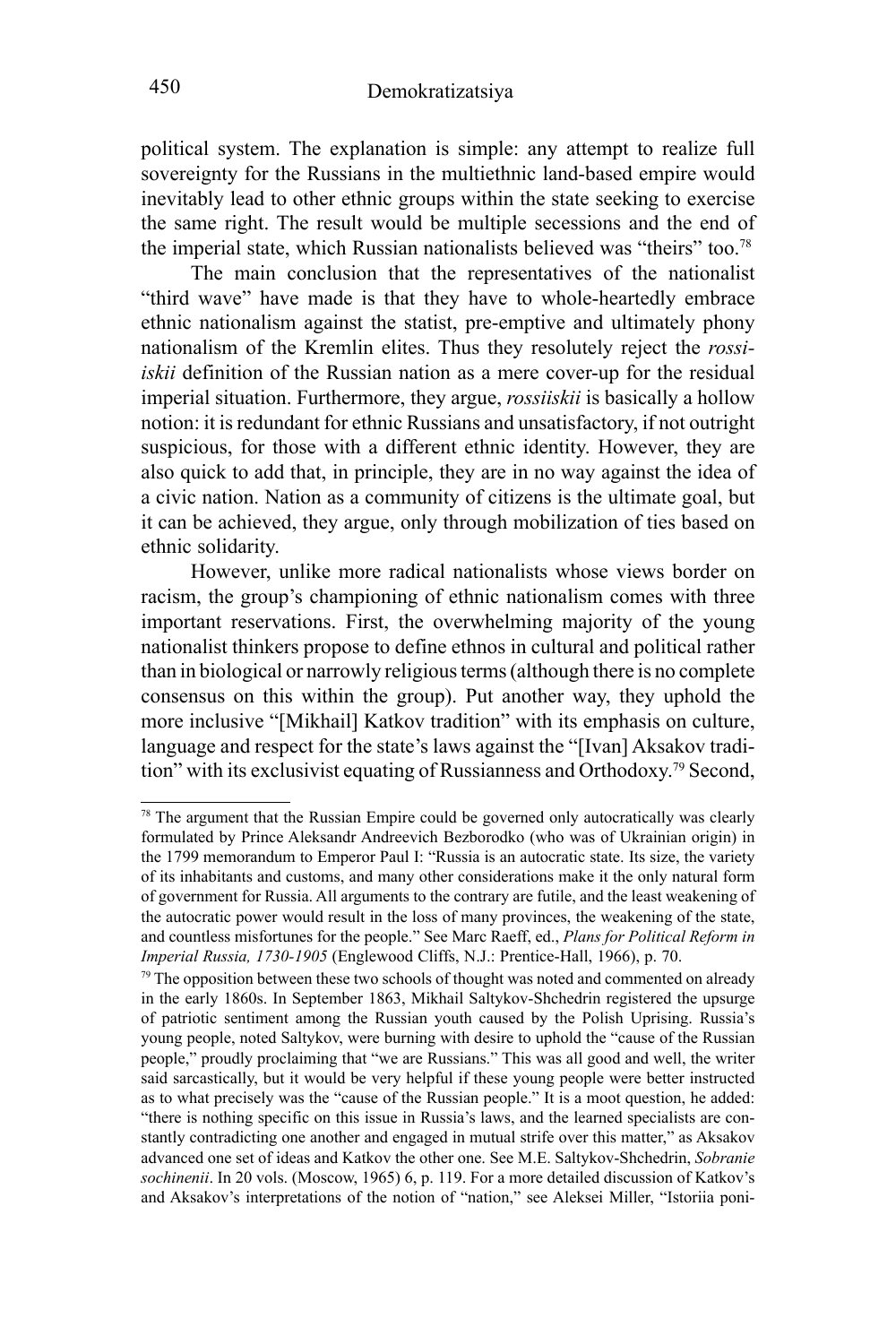they argue for the need to de-emphasize the specifically ethnic dimension of Russian nationalism and focus instead on the social dimension. The growth of ethnic sentiment, Russian nationalist ideologues argue, is a response to the challenges of social disintegration that occurred in the wake of the Soviet breakup and was further aggravated by the "anti-national" policies of the Putin regime. The pernicious consequences of these policies include the lack of confidence in state institutions, the growing gap between the ruling elites and the people, social atomization, and the crisis of major mechanisms of socialization, such as the army and schools. Finally, they fully embrace democracy and contend that the Russian national state can be viable only if it is democratic.<sup>80</sup> Their analyses of the imperial and Soviet governance practices convinced them that neither under the Romanovs nor under the Communists have the Russians had a state as a system of civic institutions. What they did have was a mere assemblage of the "networks of personal dependence."<sup>81</sup> The latter was incapable of bridging various social, religious and ethnic divides and fostering a strong sense of loyalty based on the concept of citizenship among the country's multiethnic populace. Thus, neither before 1917, nor between 1917 and 1991, did there occur in Russia what Jurgen Habermas calls a merger of *Volksnation* and *Staatsnation*. Consequently, Russia never saw the emergence of a qualitatively new national community – a modern national state in which national identity forms a cultural context that fosters the growth of civic activity. This unequivocally pro-democracy stand of the "third wave" nationalist thinkers is precisely what brought young nationalists and young liberals together and united them at the 2011-2012 anti-Putin rallies. It is the common understanding of both groups that notwithstanding the existence of the formal democratic institutions in the present-day Russian Federation (such as the Constitution, elected president, parliament, local legislative assemblies), the significant majority of Russians do not identity with them, suspecting, quite rightly, that these institutions are a mere façade that camouflages the recreation of the post-Soviet "networks of personal dependence." Note, for example, the rather positive reception by

<sup>81</sup> See Geoffrey A. Hosking, "Patronage and the Russian State," *Slavonic and East European Review* 78, no. 2 (2000): 301-320.

atiia *natsiia* v Rossii," in Denis Sdvizkov and Ingrid Schierle, eds., *'Poniatiia o Rossii': K istoricheskoi semantike imperskogo perioda* (Moscow: Novoe literaturnoe obozrenie, 2012): 7-49; Andreas Renner, "Defining a Russian Nation: Mikhail Katkov and the 'Invention' of National Politics," *Slavonic and East European Review* 81, no. 4 (2003): 659-682.

<sup>80</sup> This stand clearly echoes the one of the Georgian liberal political thinker Ghia Nodia, who in early 1990s, in his debate with Francis Fukuyama, was arguing that "there is a necessary and positive link between nationalism and democracy." "Whether we liked it or not," Nodia asserted, "nationalism is the historical force that has provided the political units for democratic government. 'Nation' is another name for 'We the People.'" See Ghia Nodia, "Nationalism and Democracy," in Larry Diamond and Marc F. Plattner, eds., *Nationalism, Ethnic Conflict, and Democracy* (Baltimore and London: Johns Hopkins University Press, 1994), p. 6, 7.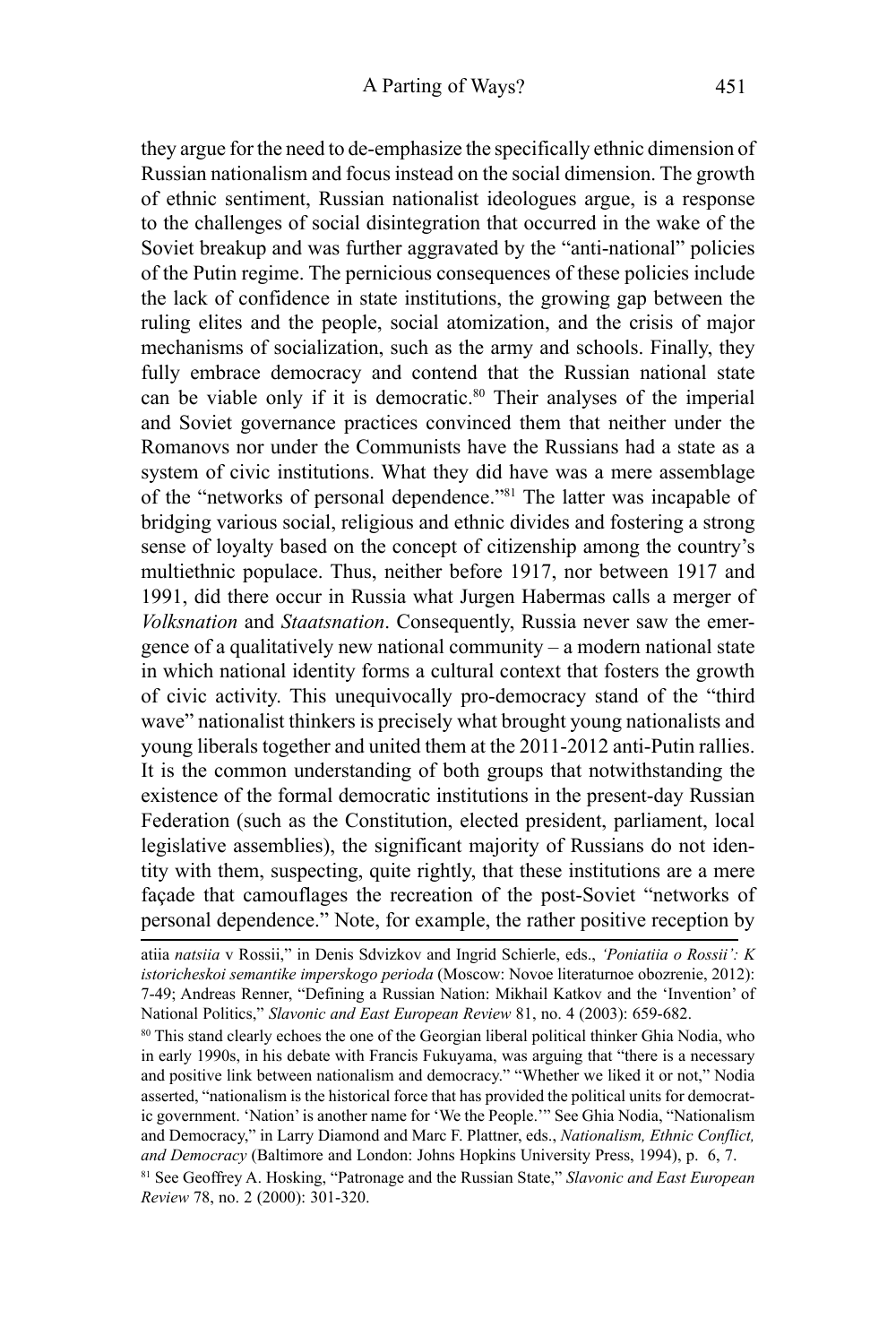Russian nationalists of Mikhail Khodorkovsky's article entitled "Between Empire and National State: Nationalism and Social Liberalism."<sup>82</sup> In his comment on Khodorkovsky's piece, Sergei Sergeev contends that "today the interests of [Russian] nationalists and liberals coincide in the most important respect. Their mutual goal is the destruction of the dominant power structure that now is beyond public control. This structure is both *anti-national* (since it creates all kinds of obstacles to the formation of the Russian nation as an independent political subject) and *anti-liberal* (since it grossly infringes on the rights and liberties of Russian citizens)."83 It would appear then that the new-generation nationalists came to understand that the "effective national idea cannot be based only on the reference to ethnicity alone; it should always have political and social content."<sup>84</sup>

In this sense, an interesting ideological struggle is going on over how to interpret the slogan "Russia for the Russians." Some nationalists and liberals now insist that it is not actually a xenophobic battle cry targeting the "dark-skinned" folk from the Caucasus and Central Asia. At its core, they contend, this slogan is deeply national-democratic as it calls for reclaiming Russia by all its citizens, and for this to happen, it has to be taken away from the Putin clique and their subservient "United Russia" party.<sup>85</sup> The Putinists are, to use a popular definition, a bunch of "crooks and thieves" – they are predators who plunder Russian resources and the Russian people, and thus they are both anti-national and undemocratic.<sup>86</sup>

<sup>82</sup> Mikhail Khodorkovsky, "Mezhdu imperiei i natsional'nym gosudarstvom: Natsionalizm i sotsial'nyi liberalizm," *Novaya gazeta*, June 15, 2012, http://www.novayagazeta.ru/politics/53088.html.

<sup>83</sup> Sergei Sergeev, "Natsionalizm i liberalism," Rusplatforma.org, July 1, 2012, http:// rusplatforma.org/publikacii/node724/.

<sup>84</sup> Leonid Fishman, "O 'russkom mire' i besperspektivnosti 'nedonatsionalizma'," *Neprikosnovennyi zapas*, no. 1 (2015), p. 262.

<sup>85</sup> Remarkably, not long before he passed away in 2011, Dmitry Furman, Russia's prominent political thinker and well-respected liberal public intellectual, wholeheartedly supported such an approach. In his article tellingly headlined "From *Rossiiskii* Empire toward *Russkii* Democratic State" and published in the liberal journal *Neprikosnovennyi zapas*, Furman unequivocally stated that "Russia should be reinterpreted as a national *Russkii* state." He went on: "Today the words 'Russia for the Russians' are perceived as an outlandish xenophobic slogan. But they should be viewed as a statement of a banal truth. Russia for the Russians – well, for whom else? Russia for the Russians, Poland for the Poles, Ukraine for the Ukrainians, and Chechnya for the Chechens. In no way does this [slogan] imply the negation of the rights of other [ethnic groups] to their 'national homelands.' On the contrary, it presupposes such a right… 'Russia for the Russians' is the antithesis to 'the Russians for Russia' – the state in which the Russians pay with their freedom, blood and wellbeing for the ability to lord over other peoples. The thing is, though, that it's not the Russians as a people but rather their rulers who happen to be ethnic Russians that are real oppressors. 'Russia for the Russians' – is a democratic Russia, the state that is an instrument for achieving public good." See Dmitry Furman, "Ot Rossiiskoi imperii k russkomu demokraticheskomu gosudarstvu," *Neprikosnovennyi zapas*, no. 5 (2010), http://magazines.russ.ru/nz/2010/5/fu3.html.<br><sup>86</sup> As the political analyst Andrei Piontkovsky remarked during a high point of popular stir-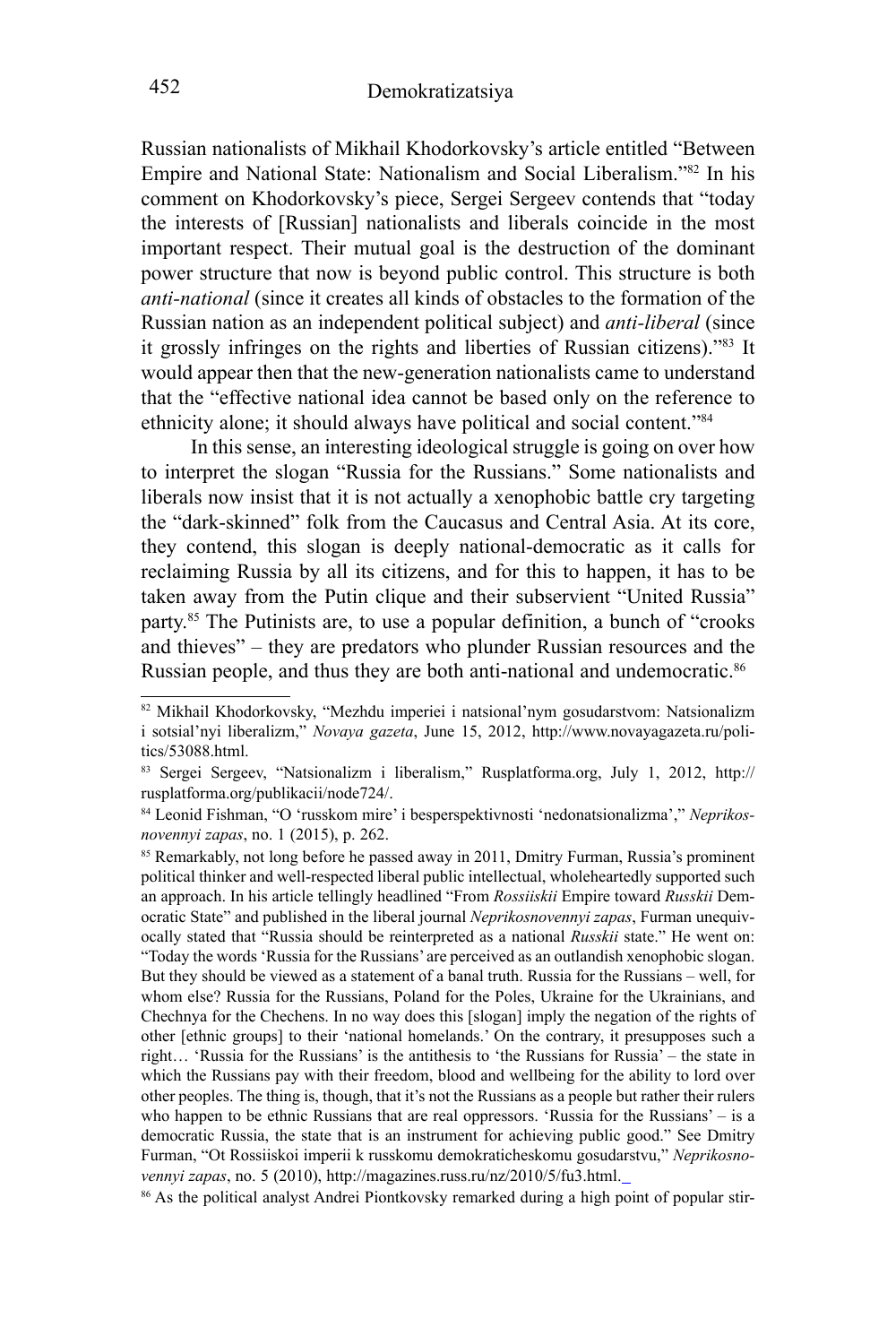One important implication of the young Russian nationalists' embracing of democracy is that, unlike the statist/"imperial" nationalists, they appear not to be hell-bent on preserving the "territorial integrity" of today's Russian Federation at all costs, always resorting to raw force against any "nationalist sedition" in non-Russian regions. By contrast, according to their view, the creation of the democratic Russian national state might make the redrawing of the existing Russian state borders in certain cases inevitable. Some of the leading nationalist ideologues, such as Valery Solovei, foresee the secession of Northern Caucasus, Russia's classical imperial possession, as well as the possible loss of other non-Russian territories "during our lifetime." Solovei argues that many Russians have long stopped perceiving Northern Caucasus as an "inalienable part of Russia. It is perceived as an alien entity. A psychological alienation is but a prelude to political separation."<sup>87</sup> Remarkably, this view appears to be shared by some liberal-minded commentators, including the prominent economist Vladislav Inozemtsev, who see the impoverished republics of Northern Caucasus as "a hindrance to [Russia's] national development."<sup>88</sup>

## **Failed Projects**

The intellectual activity of the new cohort of Russian nationalists is a fascinating (and still ongoing) episode in the evolution of *russkii* nationalism and in the history of the latter's uneasy relationship with the *rossiiskii* state. The vision of Russian democratic national state advanced by the

ring in Moscow in early 2012, all Putin's attempts to lure Russian nationalists are destined to fail, as the "train has left the station." It's too late, Piontkovsky said. The nationalists have turned against Putin. "They know Putin is a crook and a thief." See Will Englund, "In Moscow, a Throwback to Soviet Vitriol," *Washington Post*, February 1, 2012,https://www. washingtonpost.com/world/europe/in-moscow-a-throwback-to-soviet-vitriol/2012/02/01/ gIQALEUnhQ\_story.html.

<sup>87</sup> Valery Solovei, "Natsionalizm pobedit tol'ko v soiuze s ideei demokratii," Nazdem.info, June 23, 2010, http://nazdem.info/texts/132/. Notably, the liberal thinker Furman fully agreed, saying that "no future problems can be resolved on the basis of the principle of 'one and indivisible' Russia." In fact, in his analysis Furman went further than Solovei; he expressed his position in no uncertain terms. Russia, Furman believed, faces a "dilemma: either the break-up of the [Russian] mini-empire and a new 'shrinking' of Russia or the new failure of democracy, suppression of separatism, and the building of yet another 'vertical of power.'" See Furman, "Ot Rossiiskoi imperii." For a detailed and sympathetic analysis of Furman's political ideas, see Perry Anderson, "One Exceptional Figure Stood Out," *London Review of Books* 37, no. 15 (2015): 19-28; idem, "Imitation Democracy," *London Review of Books* 37, no. 16 (2015): 19-28.

<sup>88</sup> Inozemtsev cited in Alexander Bratersky, "Ultranationalists on the Rise," *Moscow Times*, July 6, 2012, http://www.themoscowtimes.com/news/article/ultranationalists-on-the-rise/461672. html. It would be proper to add here that the now-famous slogan "Stop Feeding the Caucasus!" was coined by the self-styled "national-democrat" Aleksei Navalny. For a good analysis of Navalny's political outlook, see Marlene Laruelle, "Alexei Navalny and Challenges in Reconciling 'Nationalism' and 'Liberalism'," *Post-Soviet Affairs* 30, no. 4 (2014): 276-297.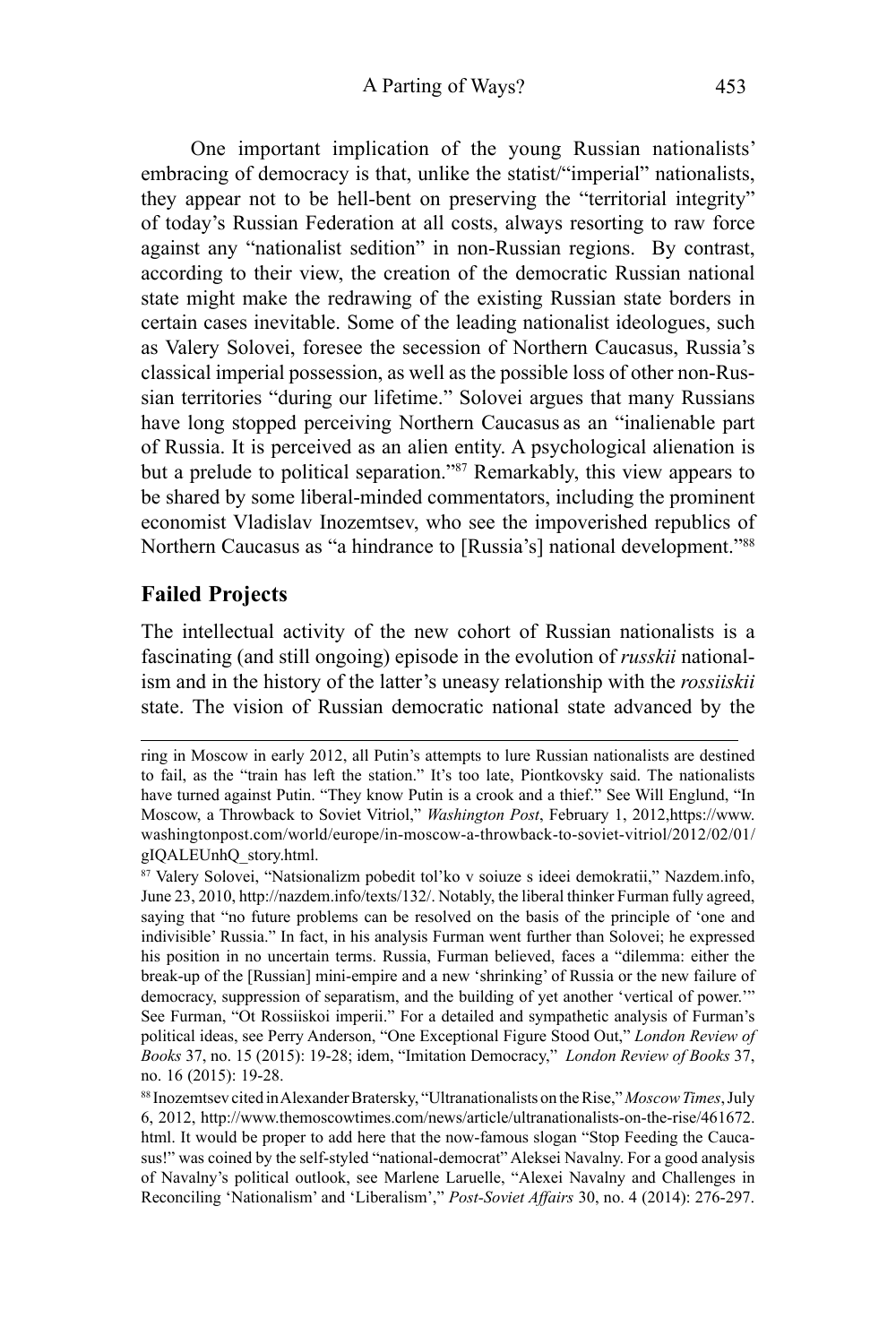"third wave" of Russian nationalists does present a serious challenge to the stale image of the "unique Russian civilization" disseminated by the Kremlin. Russian nationalists' sharp criticism of the "anti-national regime," their hatred of corrupt and predatory "oligarchs," their stressing the importance of social problems rather than the ethno-cultural aspects of identity, and their readiness to exploit and further agitate popular nationalist stirring make this particular version of Russian ethnic nationalism a truly subversive political force.<sup>89</sup> They make no secret that they are going to be a dominant force in post-Putin Russia and are convinced that the next Russian revolution will be a nationalist one.<sup>90</sup>

At this point, two questions need to be asked: 1) did the "third wave" nationalists succeed in resolving the *russkii—rossiiskii* dilemma? 2) Is their vision of "Russia" feasible or even desirable? The answer to both questions is a resolute No. Both the Kremlin's "project" and the nationalist "project" are unsuitable as blueprints for building a truly viable multiethnic civic nation in Russia, although for different reasons. As I have noted above, the official way of defining "Russia" is highly ambiguous – it is neither strictly "ethnic" nor genuinely "civic." The Kremlin purposefully blurs distinctions between *russkii* and *rossiiskii*, and between citizens and non-citizens, depending on political conjuncture and the concrete goals it strives to achieve at the moment. By manipulating the notions of *sootechestvenniki* and *Russkii Mir* the Kremlin leadership might designate as *russkii* basically whomever it likes on the vast expanses of the former empire – and even farther afield. In this sense, official nationalism is inclusive and open, even super-open as some analysts note.<sup>91</sup> But this openness is, of course, a flipside of its residual imperial nature: it privileges loyalty to the state (and the state-sponsored sense of Russianness), and neglects "civic virtues." Instead of promoting the development of horizontal civic ties, self-government, all kinds of institutions that together make up civil society, official nationalism champions a version of Russian *Sonderweg* with its component elements of unique civilization, special mission and historical destiny.<sup>92</sup> But "servitors of the (imperial) state" cannot become

<sup>&</sup>lt;sup>89</sup> Some analysts note that the Kremlin feels extremely uncomfortable with the emerging modern nationalists who seem ready to embrace democratic principles. According to Pavel Salin, an expert with the Center for Current Politics, "authorities are afraid of Western-style nationalism." See Bratersky, "Ultranationalists."

<sup>&</sup>lt;sup>90</sup> A prominent Russian liberal-minded foreign policy expert confirms that a marked shift has taken place in Russia away from the "imperial visions" and towards "nationalization." "Russia is not turning imperial, it is turning nationalist," argued Dmitry Trenin at a recent discussion at London's Chatham House. "That's a different thing for a post-imperial nation." See Trenin's remarks in *Russia, Ukraine and the West: Is Confrontation Inevitable? Transcript: Q&A* (London: Chatham House, June 25, 2014), p. 13.<br><sup>91</sup> Panov, "Nation-building in Post-Soviet Russia," p. 93.

<sup>92</sup> For a detailed discussion of *Sonderweg* ideology in Russia and Germany, see Emil' Pain, ed., *Ideologiia 'osobogo puti' v Rossii i Germanii: istoki, soderzhanie, posledstviia* (Moscow: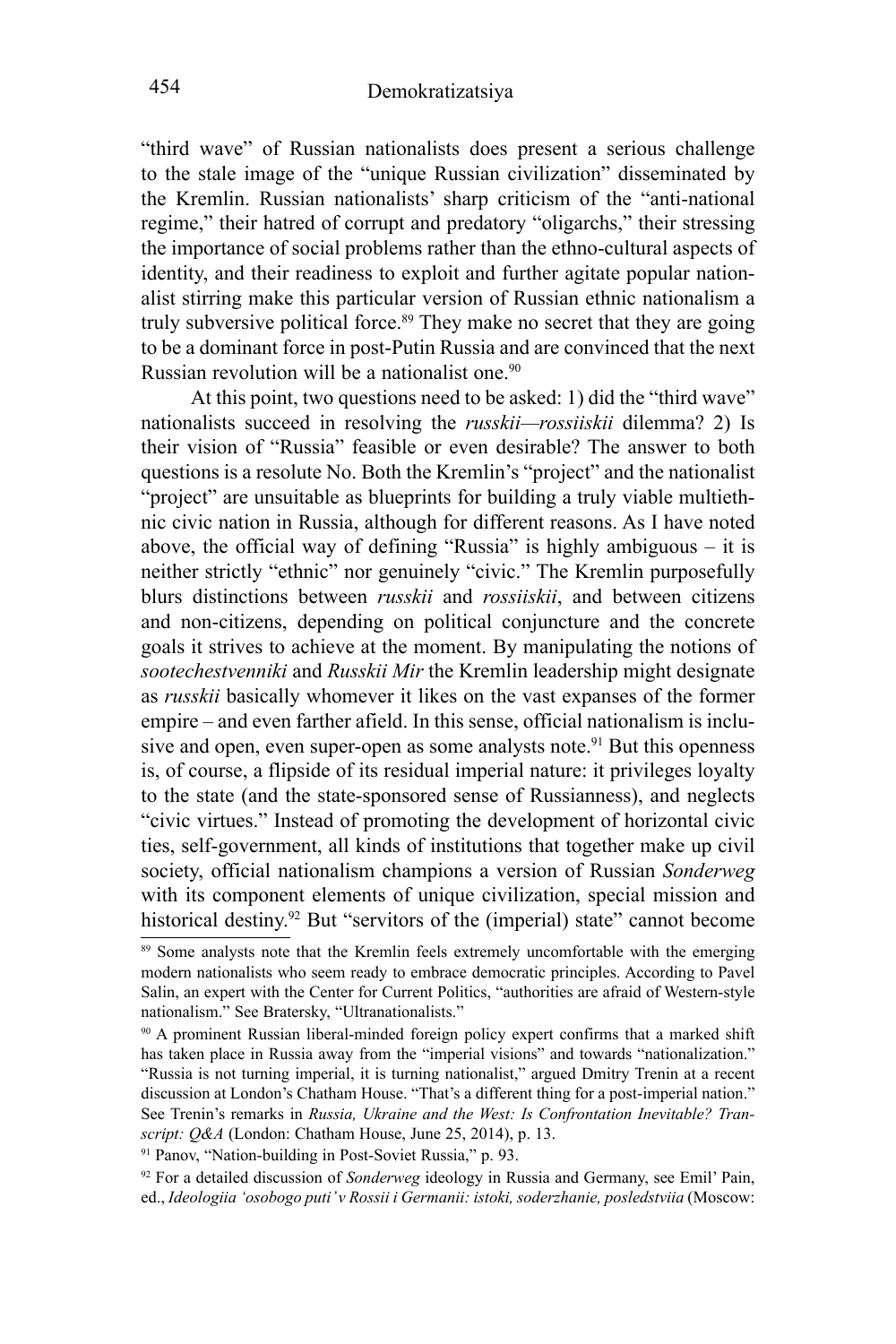true citizens, and without the latter Russian civic nation is unthinkable.

By contrast, ethnic nationalist thinkers do not even bother to tackle the *russkii—rossiiskii* dichotomy: they pronounced it completely artificial, throw the *rossiiskii* part out, and prefer to talk only about the *russkii* state. However broad their definition of Russianness might be, it still remains exclusive: among the multiethnic Russian citizenry there will always be a sizeable minority which will not fit into this definition and, more important, will not want to fit in. The weakest point of the ethnic nationalists' definition of "Russia" is the lack of clarity of how their "Russia" is going to treat non-Russians. Making references to various UN documents to prove that by virtue of ethnic Russians' sheer numerical strength (around 80 per cent of Russia's population) Russia should be characterized as a monoethnic state is simply unhelpful. After all, there still are around 20 per cent of non-Russians living in compact areas in the territories where their forebears have resided for centuries and which are designated as their national homelands by the Russian Constitution. True, the new cohort of ethnic nationalists did embrace democracy. But one might suspect – and with good reason at that – that they want "the democracy of the ethnic majority," which would help them to impose their will on those who for whatever reasons are not included into the *russkii* in-group. Protection of minority rights does not figure prominently in their concept. However, to believe that the workings of democracy (one man, one vote) will do the trick – again, mostly because ethnic Russians constitute an overwhelming majority – is naïve. Any attempt to implement "the democracy of the ethnic majority" into practice in a multiethnic state is a recipe for disaster. Recent scholarship demonstrated that ethnic cleansing, genocide and other such crimes occurred precisely in democracies which were understood as the power of the ethnic majority.93 Ethnic nationalists say that in relations with non-Russians the ultimate goal is to get them to perceive Russian interests as their own interests as well. However, there is no clear explanation how to achieve this. Also, ethnic nationalists are vague on how they are going to proceed toward a civic nation once the stage of "ethnic mobilization" is reached. Ultimately, the "*russkii* project" advanced by ethnic nationalists appears to be impractical. Soviet practices left a heavy imprint on the people's consciousness, having made it excessively ethnocentric – this is characteristic of both ethnic Russians and non-Russians alike. The vision of "Russia" which ethnic nationalists are promoting cannot fail to be perceived as one that leads towards ethnicization of national community. For this reason it will be rejected by Russia's non-Russian minorities.

Tri kvadrata, 2010).

<sup>93</sup> See Michael Mann, *The Dark Side of Democracy: Explaining Ethnic Cleansing* (New York: Cambridge University Press, 2005).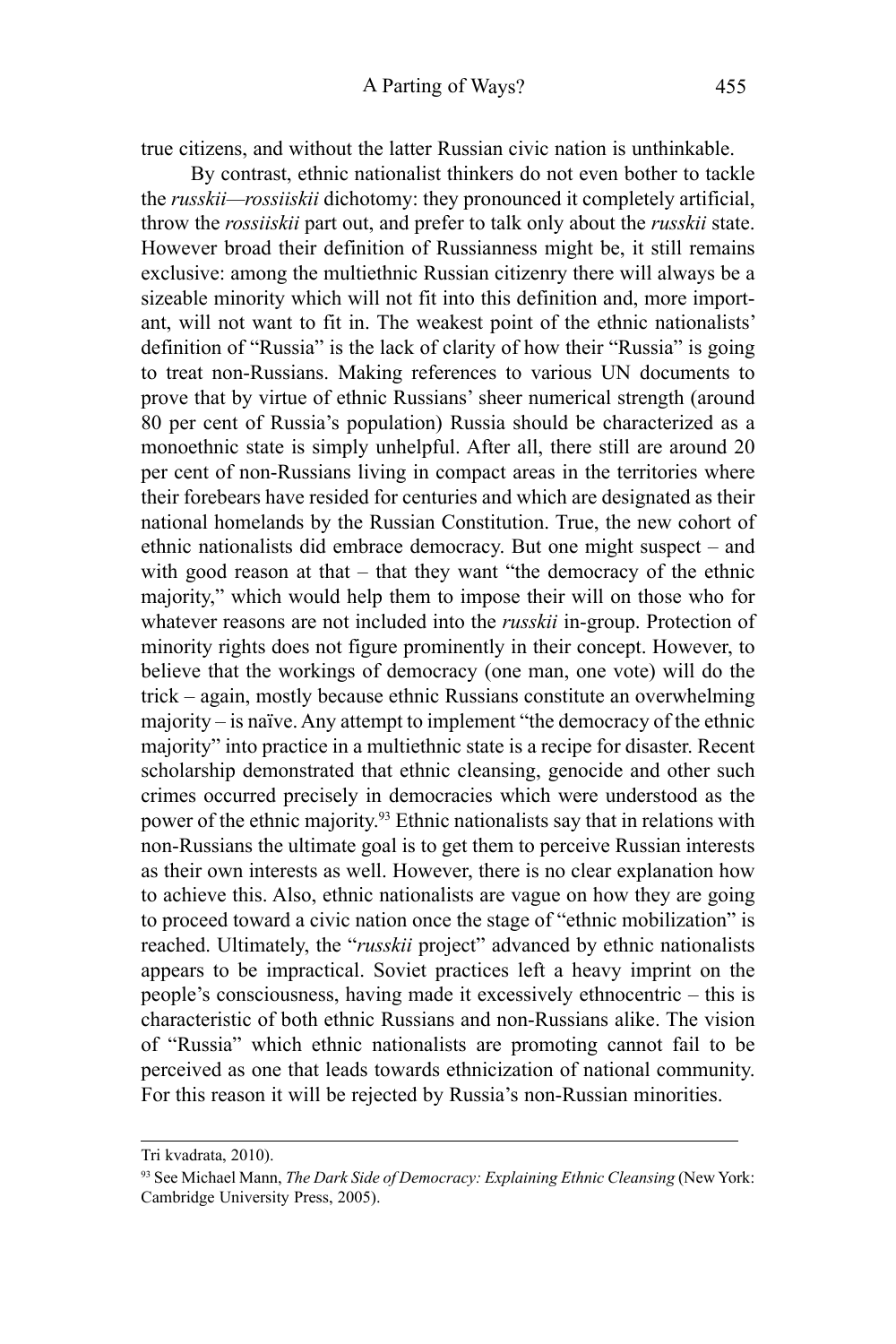### **Conclusion**

Will it ever be possible to reconcile the notions of *russkii* and *rossiiskii* within a genuinely democratic Russian civic nation? Some of the best Russian liberal thinkers are racking their brains trying to solve this problem.<sup>94</sup> The analysis of their noble efforts is beyond the scope of this paper. Just one concluding remark will be in order. All liberal-minded intellectuals who are involved in the elaboration of the civic *rossiiskii* project are well aware of the constraints they have to deal with. The most formidable constraint is, of course, the Soviet institutional legacy – the territorialization of ethnicity whereby certain areas are designated as the "property" of a titular ethnic group. "In my view," contends the historian Aleksei Miller, "the establishment of a nation-state in Russia, which inherited from the USSR a system built on the institutionalization and territorialization of ethnicity, is an impossibility."95 Second is what some analysts call the "inertia of meanings." The terms and definitions we are using now (like *russkii* and *rossiiskii*), they explain, have been used in previous epochs, with different connotations, by scores of Russian bureaucrats and intellectuals, and all these old discourses inevitably impact on contemporary debates. The persistence of earlier interpretations makes the introduction of new interpretations of the long-used notions more difficult.<sup>96</sup> Finally, the project of the *rossiiskii* civic nation has to compete with rival projects, and as this entire discussion has demonstrated, there is no shortage of them. Remember the wisdom of Richard Wortman's conclusion: Russian nationalism is a space of *endless contestation*.

It would seem, then, that the struggle over how to define "Russia"

<sup>94</sup> See Aleksei Miller, ed., *Nasledie imperii i budushchee Rossii* (Moscow: Novoe literaturnoe obozrenie, 2008).

<sup>95</sup> Alexei Miller, "Nation and Empire: Reflections in the Margins of Geoffrey Hosking's Book," *Kritika: Explorations in Russian and Eurasian History* 13, no. 2 (2012), p. 428. There is intriguing evidence that in the late Soviet period the Kremlin leadership was toying with the idea of dismantling ethnofederalism. The late Arkady Vol'sky, a high-ranking Soviet government and party official, described in his memoirs how one day in the early 1980s he was summoned by Yuri Andropov, then the top Soviet leader. Andropov charged Vol'sky with the task of crafting a new institutional design for the USSR. According to Vol'sky, Andropov told him: "Let's get rid of the division of the country according to the national principle. Please submit a plan how to organize 'states' in the Soviet Union… Draw a new map of the USSR." Vol'sky was reminiscing how hard he worked to fulfill Andropov's order, and finally put together a new "design" whereby the Soviet Union would comprise 41 "states." But by the time the plan was ready, Andropov was dying in the Kremlin clinic. See [Arkady Vol'sky], "Chetyre genseka. Arkady Vol'sky o Brezhneve, Andropove, Chernenko i Gorbacheve. Vospominaniia," *Kommersant*, September 12, 2006, http://www.kommersant. ru/doc/704123. Some Russian historians suggest that Andropov was the last leader who was powerful enough to carry out such a reform. See Aleksei Miller's remarks in "Proekty stroitel'stva natsii v sovremennoi Rossii: ogranicheniia, problemy, protivorechiia," Liberal. ru, February 15, 2007, http://www.liberal.ru/articles/1348.

<sup>96</sup> See Olga Malinova's remarks in "Proekty stroitel'stva natsii."